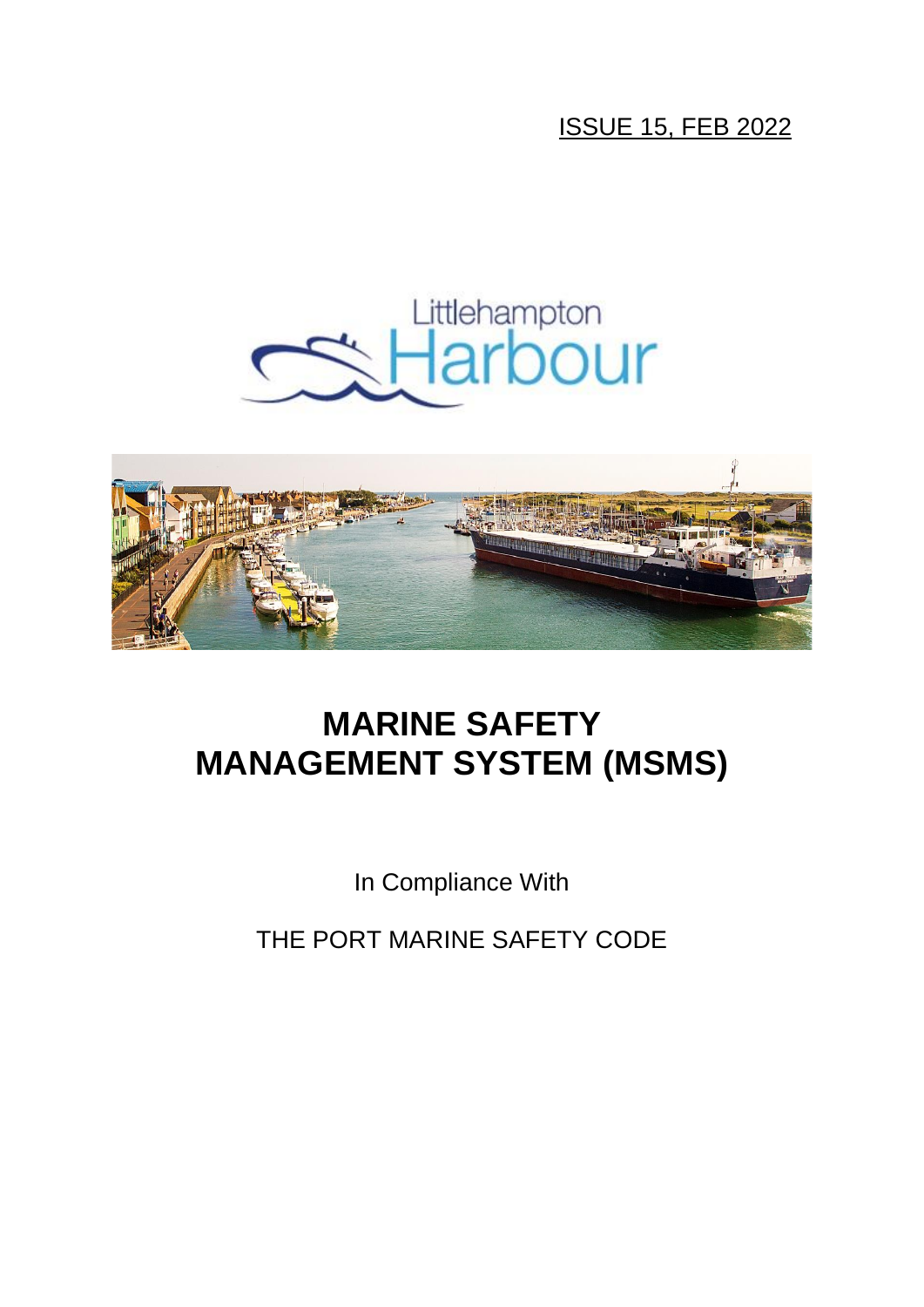### **VERSION HISTORY:**

| v 1: Dec 2007                            | Prepared following initial PMSC Audit with Nicholson's<br>Risk Management as Designated Person                                                               |
|------------------------------------------|--------------------------------------------------------------------------------------------------------------------------------------------------------------|
| v 2 to 12:<br>Annual Jan 2008 to<br>2020 | Continuous improvement by Harbour Master following<br>annual Audits with Nicholson's Risk Management                                                         |
| v 13: Jan 2021                           | Revisions made by Harry Gregory following first audit<br>carried out by ABPmer in December 2020 after<br>retendering of Designated Person                    |
| V14 Jan 2022                             | Updates made by Harry Gregory following Oct 2021<br>audit and inclusion of previously consulted mooring<br>areas, and updated LHB Training Policy and Matrix |
| <b>V15 Mar 2022</b>                      | Minor in year updates following publication of separate<br>marine policies - links included and duplicated<br>wording removed                                |

## **DUTY HOLDER ACCOUNTABILITY FOR MARINE SAFETY**

Membership of the Littlehampton Harbour Board (the PMSC Duty Holders for Littlehampton) include:

- 1 board recruited representative of Recreational Users
- 1 board recruited representative of Commercial users
- 4 appointees by Arun District Council
- 4 appointees by West Sussex County Council
- 1 appointee by the Environment Agency

Current appointees are named here: [www.littlehampton.org.uk/harbour-board/](http://www.littlehampton.org.uk/harbour-board/)

The Designated Person for Littlehampton Harbour is Monty Smedley of [ABP Marine](https://www.abpmer.co.uk/)  [Environmental Research \(ABPmer\) Ltd](https://www.abpmer.co.uk/) who can be contacted by email on [DP.Littlehampton@abpmer.co.uk](mailto:DP.Littlehampton@abpmer.co.uk) or phone on 023 8071 1892.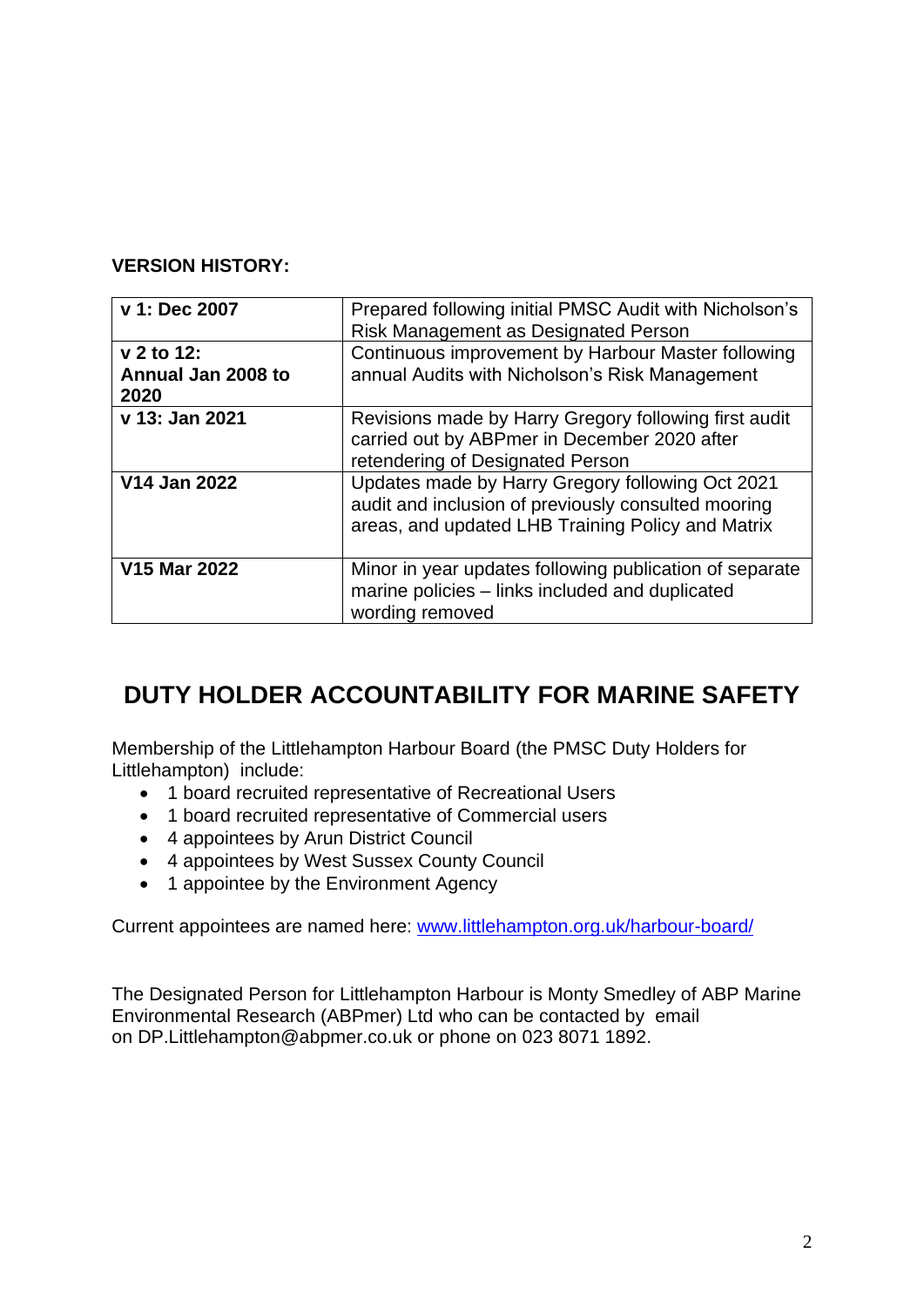## **LITTLEHAMPTON HARBOUR MARINE SAFETY MANAGEMENT SYSTEM**

### IN COMPLIANCE WITH THE PORT MARINE SAFETY CODE

#### **Purpose:**

Littlehampton Harbour Board's constitution, powers and procedures comply with the Port Marine Safety Code (PMSC) 2016. This document describes how the Littlehampton Harbour Board (LHB) has a Marine Safety Management System (MSMS) comprising the 6 essential elements of policy, organisation, planning, measurement, review and reporting which is structured, cohesive and auditable.

| 1                       | <b>Introduction</b>                                                         | $\overline{4}$ |
|-------------------------|-----------------------------------------------------------------------------|----------------|
| 1.1                     | <b>Legislation and Key Documents</b>                                        | 5              |
| $\overline{2}$          | Organisation                                                                | 6              |
| 2.1                     | <b>Accountability and Responsibility</b>                                    | 6              |
| 2.2                     | <b>Organisation Chart</b>                                                   | $\overline{7}$ |
| 2.3                     | <b>Staff Responsibilities</b>                                               | 8              |
| 3                       | <b>Planning</b>                                                             | 11             |
| 3.1                     | Approach                                                                    | 11             |
| 3.2                     | Stakeholder Engagement                                                      | 12             |
| 3.3                     | <b>Risk Assessment</b>                                                      | 12             |
| 3.4                     | <b>Removing Unacceptable Risks</b>                                          | 13             |
| 3.5                     | <b>Management of Safety Controls</b>                                        | 14             |
| $\overline{\mathbf{4}}$ | <b>Measurement</b>                                                          | 15             |
| 5                       | <b>Review</b>                                                               | 16             |
| 6.                      | <b>Reporting</b>                                                            | 18             |
|                         | <b>Annexes</b>                                                              | 19             |
| Annex 1                 | <b>List of Risk Assessments</b>                                             | 19             |
| Annex 2                 | <b>List of Standard Operating Procedures</b>                                | 20             |
| Annex <sub>3</sub>      | <b>Detailed list of Safety Controls</b>                                     | 21             |
| Annex 4                 | List of Harbours, Docks and Piers Clauses Act 1847 sections<br>not in force | 26             |

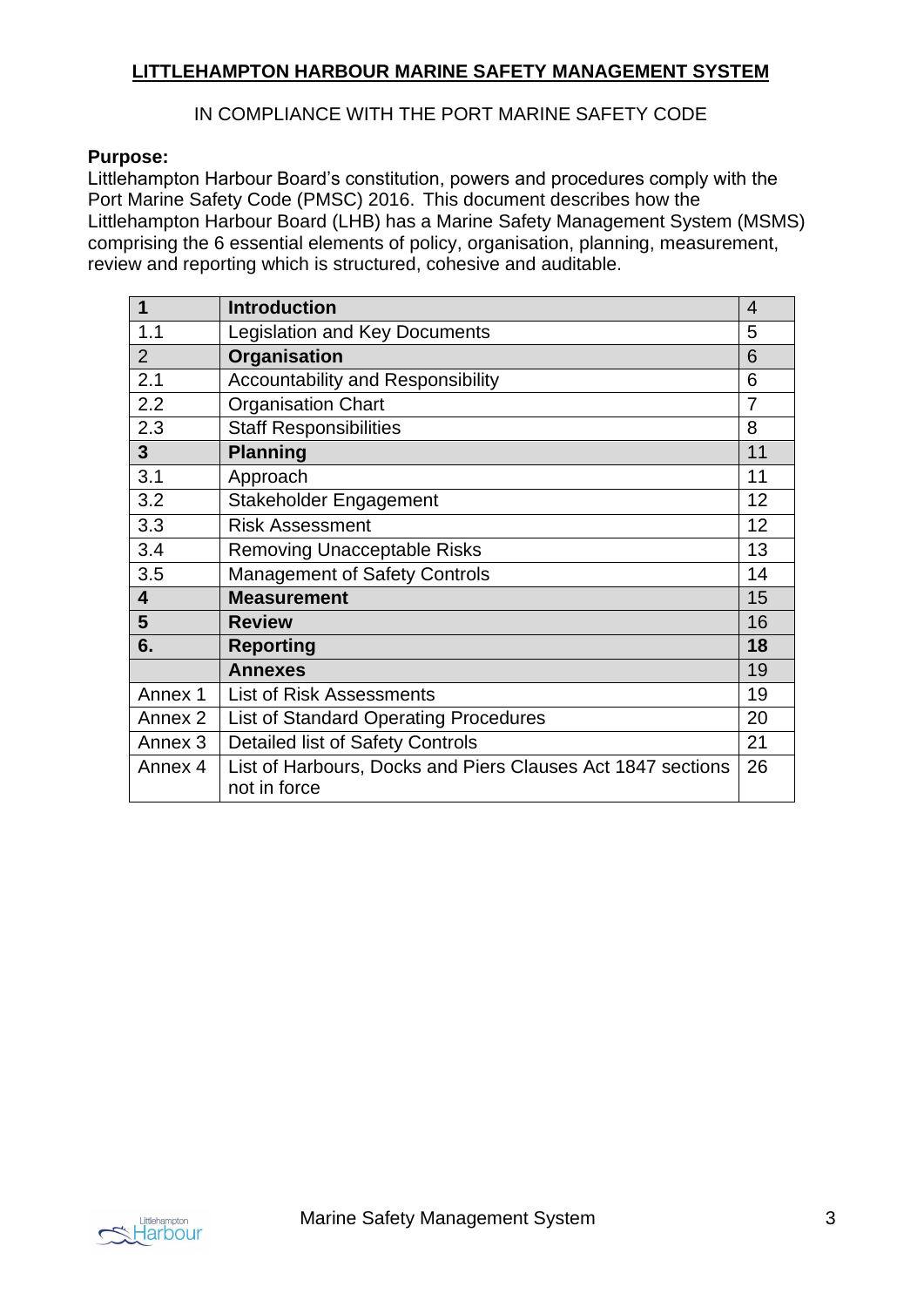## **1. INTRODUCTION**

The Port Marine Safety Code (PMSC) was first published in March 2000 and periodically revised by the Department of Transport with the latest edition in 2016. It aims to establish an agreed national standard for port marine safety and a measure by which harbour authorities can be held accountable for the legal powers and duties that they have to run their harbours safely. The format is that of the International Standards Organisation, ISO, for Quality Management Systems. The aim of this document is to describe and direct how the Littlehampton Harbour Board (LHB) complies with the PMSC and how it will continue to do so.

The plans and policies for the harbour discharge the roles and statutory duties which are placed on the Harbour by the Littlehampton Harbour and Arun Drainage Outfall Act 1927 as modified by the Littlehampton Harbour Revision Orders of 1986, 1988 and 2015, and Part II of the West Sussex County Council Act, 1972.

The Board's responsibility and Statutory Harbour Authority (SHA) area extends to *"the River Arun and the estuary thereof below the line of high water mark of ordinary spring tides from the south side of Arundel Bridge, the seaward limits being defined by point A (North 50 degrees 48.014 minutes West 0 degrees 32.844 minutes), point B (North 50 degrees 47.865 minutes West 0 degrees 32.849 minutes), point C (North 50 degrees 47.858 minutes West 0 degrees 32.069 minutes) and point D (North 50 degrees 48.135 minutes West 0 degrees 32.055 minutes); and ... the quays, piers, landing places and all other works, land and buildings for the time being vested in or occupied or administered by the Board as part of the harbour undertaking, whether or not within the area described."* (Littlehampton Harbour Revision Order 2015). The SHA area is marked in red on below chart.

For the purposes of pilotage under Part I of the Pilotage Act 1987 the Competent Harbour Authority (CHA) area extends *"a distance of three nautical miles from low water mark of ordinary spring tides bounded on the west by an imaginary line joining Halnaker Mill and Middleton Church and on the east by an imaginary line joining Chanctonbury Ring and Goring Church "* (Littlehampton (Pilotage) Harbour Revision Order 1988. The CHA area is marked in blue on below chart.



The Statutory Harbour Authority for Littlehampton Harbour is the Littlehampton Harbour Board, which includes 4 Members appointed by West Sussex County Council, 4 Members appointed by Arun District Council, 1 by the Environment Agency, 1 by the Board to represent Recreational

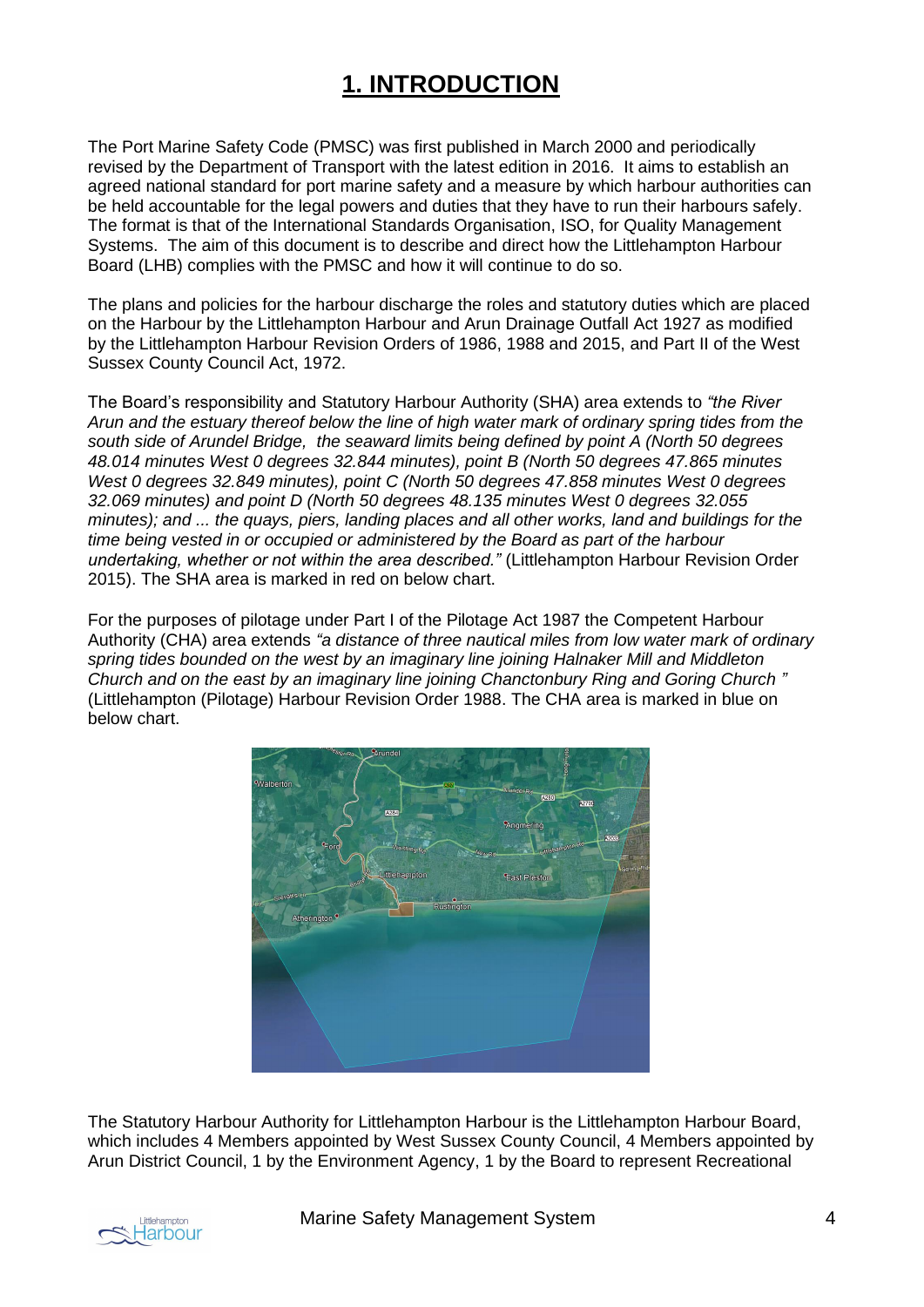Users of the Port and 1 by the Board to represent Commercial Users of the Port. The Board's Strategic Plan (2022) and Business plan (2016) are available on the website.

The terms of reference of the LHB are to administer Littlehampton Harbour in accordance with the Littlehampton Harbour Acts and Orders, 1927 to 2015 and the principles of governance promoted in the Ports Good Governance document published in March 2018 by the Department for Transport (DfT). The LHB is also a Competent Harbour Authority (CHA) under the Pilotage Act, 1987.

The LHB is committed to safety and accountable to both its stakeholders and the DfT. It is committed to undertaking and regulating marine operations in a way that safeguards the harbour, its users, the public and the environment. The safety procedures that form the Plan to implement the Safety Management System are on the diagram on page 12.

Management of these safety controls and procedures are set out in existing public documents, which, together, form a cohesive web of management. As appropriate, relevant sections of these documents are cross-referenced to PMSC standards.

**Local Legislation:**

• Littlehampton Harbour and Arun Drainage Outfall Act 1927 and

• [Littlehampton Harbour General](https://www.littlehampton.org.uk/wp-content/uploads/2019/04/Revised-General-Directions_02.4.19_FINAL-1.pdf) 

[1986, 1988, 2015](https://www.legislation.gov.uk/uksi/2015/1387/part/1/made)

[Directions 2019](https://www.littlehampton.org.uk/wp-content/uploads/2019/04/Revised-General-Directions_02.4.19_FINAL-1.pdf)

[Littlehampton Harbour Revision Orders](https://www.legislation.gov.uk/uksi/2015/1387/part/1/made) 

#### **National Legislation:**

- [Harbours, Docks and Piers](https://www.legislation.gov.uk/ukpga/Vict/10-11/27/contents)  [Clauses Act 1847 \(](https://www.legislation.gov.uk/ukpga/Vict/10-11/27/contents)*see below for [relevant clauses](https://www.legislation.gov.uk/ukpga/Vict/10-11/27/contents)*)
- [Merchant Shipping Act 1995](https://www.legislation.gov.uk/ukpga/1995/21/contents)
- [Coast Protection Act 1949](https://www.legislation.gov.uk/ukpga/Geo6/12-13-14/74)
- [Harbour Act 1964](https://www.legislation.gov.uk/ukpga/1964/40/contents)
- [Pilotage Act 1987](https://www.legislation.gov.uk/ukpga/1987/21/contents)

#### **National Documents:**

- [Port Marine Safety Code \(2016\)](https://assets.publishing.service.gov.uk/government/uploads/system/uploads/attachment_data/file/918935/port-marine-safety-code.pdf)
- [Guide to Good Practice on Port Marine Operations \(2016\)](https://assets.publishing.service.gov.uk/government/uploads/system/uploads/attachment_data/file/854521/MCGA-Port_Marine_Guide_to_Good_Practice_NEW-links.pdf)
- [Ports Good Governance Guidance \(2018\)](https://assets.publishing.service.gov.uk/government/uploads/system/uploads/attachment_data/file/918508/ports-good-governance-guidance.pdf)
- [National Policy Statement for Ports \(2011\)](https://assets.publishing.service.gov.uk/government/uploads/system/uploads/attachment_data/file/3931/national-policy-statement-ports.pdf)
- HSE Safety in Docks [Approved Code of Practice and Guidance \(2014\)](https://www.hse.gov.uk/pubns/priced/l148.pdf)
- Admiralty Charts 1991 (Ed. 8 published March 2017) and 1652 (Ed. 11 published September 2019)

#### **Local Documents:**

- [LHB Pilotage Directions \(2021\)](https://www.littlehampton.org.uk/wp-content/uploads/2021/11/PILOTAGE-DIRECTIONS-UPDATE-NOV-2021_Final.pdf) and LHB Pilotage Training Plan (2022)
- [LHB Constitution \(2020\)](https://www.littlehampton.org.uk/constitution/)
- LHB Standing Instructions (SIs) (2012)
- LHB Staff Handbook
- LHB Marine Safety Management System (this document revised annually)
- LHB Emergency Plan (revised annually)
- LHB Oil Spill and Contingency Plan (2022)
- [LHB Port Waste Management Plan \(2021\)](https://www.littlehampton.org.uk/wp-content/uploads/2021/10/Port-Waste-Plan-2021-approved-1.pdf)
- [LHB Strategic Plan](https://www.littlehampton.org.uk/wp-content/uploads/2020/08/Littlehampton-Harbour-Strategic-Outlook.pdf) (2022)
- [LHB Business Plan \(2016\)](https://www.littlehampton.org.uk/wp-content/uploads/2019/07/LHB-Business-Plan-2016_For-Stakeholders.pdf)
- [LHB Marine Policies \(2022\)](https://www.littlehampton.org.uk/marine-policies/)
- [LHB Safety Pan for Marine Operations \(2021-23\)](https://www.littlehampton.org.uk/wp-content/uploads/2021/01/LHB-Marine-Safety-Plan-2021-23_Issue-1-Jan-2021.pdf)
- LHB Health & Safety and PMSC Risk Assessments (reviewed annually)
- LHB Standard Operating Procedures [SOPS] (reviewed annually)
- [LHB Marine Policies \(2022, reviewed](https://www.littlehampton.org.uk/marine-policies/) every 3 years)
- [Littlehampton Local Notices to Mariners \(LNtMs\)](https://www.littlehampton.org.uk/local-notices-to-mariners/)
- [Littlehampton Port Information Booklet \(revised annually\)](https://www.littlehampton.org.uk/about-littlehampton-harbour/port-information-booklet/)
- [LHB Annual Report \(published annually\)](https://www.littlehampton.org.uk/wp-content/uploads/2021/06/LH-ANNUAL-REPORT-2020-21.pdf)



#### Marine Safety Management System **5** and 5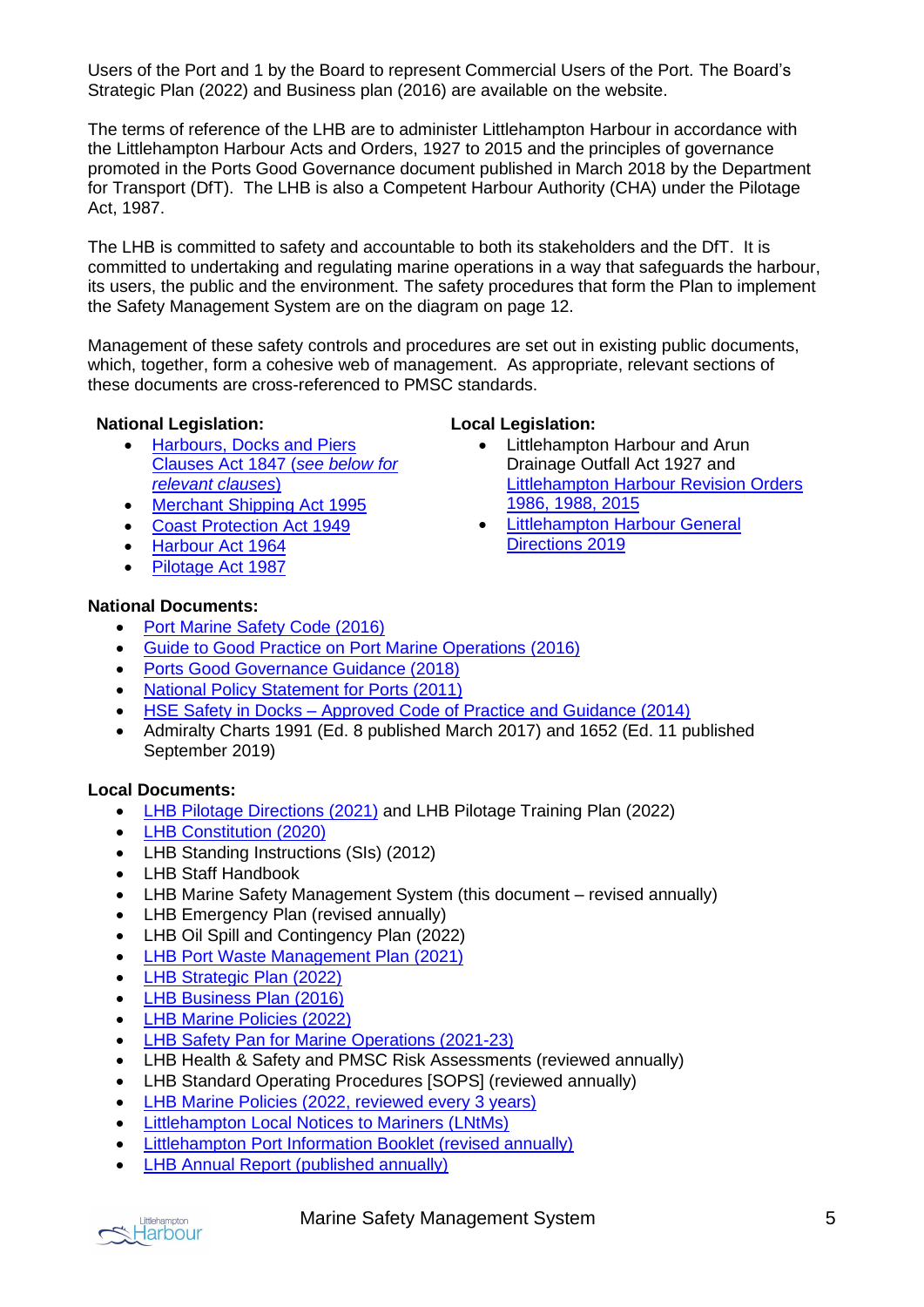### **2.1 Accountability and Responsibility**

#### **Duty Holder**

In accordance with the PMSC, members of the Littlehampton Harbour Board are, jointly, the Duty Holder for the harbour. They are collectively and individually responsible and they cannot assign or delegate their accountability for compliance with the Code on the grounds they do not have particular skills. The Board sets the policy and the strategy. Any decisions taken or policy set must take into account any issues related to harbour safety. The consideration of such issues is to be recorded into meeting minutes. The Board is responsible for deciding where risks are to be insured, disclaimers issued and notices displayed.

#### **Designated Person**

The PMSC requires that organisations appoint a Designated Person (DP) to oversee the organisation's obligations with respect to the provision of an effective MSMS. The DP for Littlehampton Harbour is Monty Smedley of ABPmer. The function of the DP is to provide intendent assurance directly to the Duty Holder (the Board) that the MSMS is working effectively. The DP works directly with the Harbour Master and Officers during audits and throughout the year to fulfil this requirement, the DP has direct access to the Board.

#### **Officers**

The Harbour Master and staff provide the means of implementing the Policy. The delegation of responsibility is contained in the detailed job descriptions for all harbour staff.

Job descriptions for all marine personnel are included on subsequent pages.

#### **Competence Standards**.

The LHB shall assess the fitness and competence of all persons appointed to positions with responsibility for safe navigation. Employees of the Harbour are recruited and selected on their suitability to fill their job descriptions. They shall be appropriately trained, experienced and qualified.

Employees are appraised annually and, at that time, their job description, performance and training requirements are reviewed.

Staff competence is delivered through the LHB Training Policy and enclosed [competencies](https://www.littlehampton.org.uk/wp-content/uploads/2022/02/LHB-Policy_Training_Signed-Feb22.pdf)  [matrix.](https://www.littlehampton.org.uk/wp-content/uploads/2022/02/LHB-Policy_Training_Signed-Feb22.pdf)

Reports on harbour office staff are held in confidential personnel files in the harbour office.

#### **Recruitment**

The Harbour Master recruits suitably qualified staff within his reporting chain to fill the roles set out in the following Organisation Plan. Other positions are recruited by the Board.

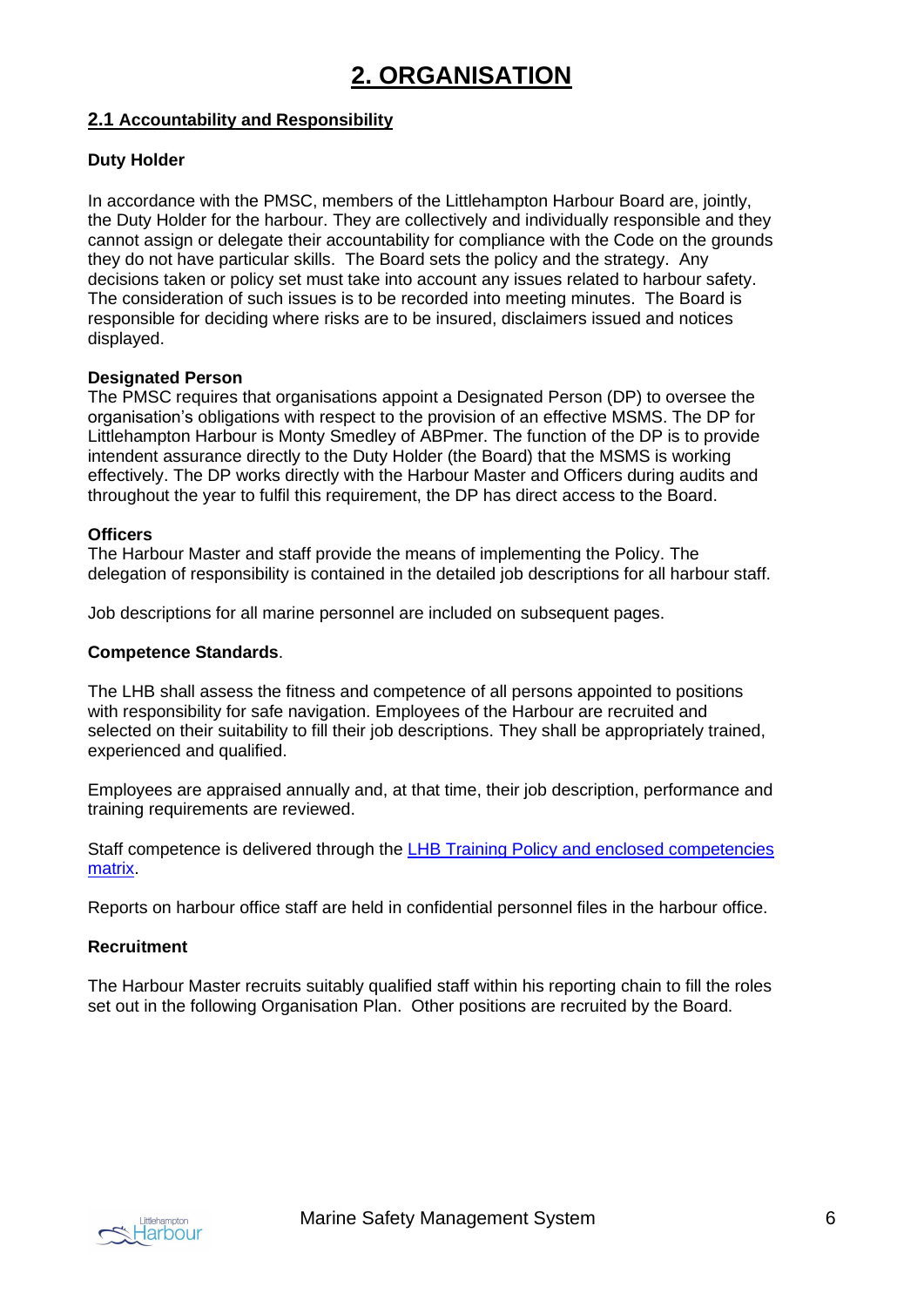## **2.2 ORGANISATION CHART**



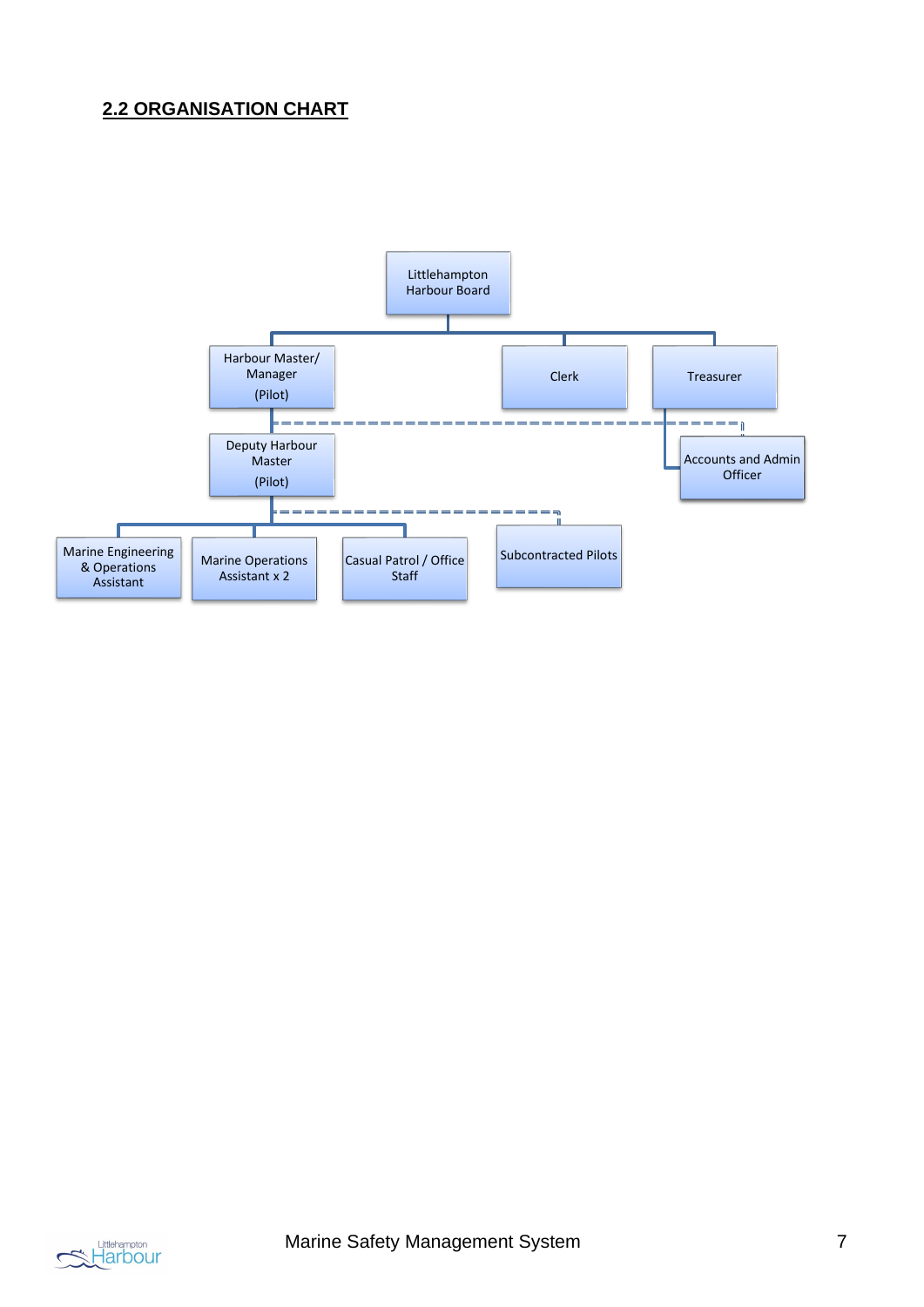### **2.3 STAFF RESPONSIBILITES**

#### **Harbour Master:**

PRIMARY PURPOSE: To act as the Head of Service of the Littlehampton Harbour Board, and together with the Clerk and Treasurer form the Littlehampton Harbour Management Team and manage the Harbour in accordance with the policies of the Board and current legislation.

#### SECONDARY PURPOSES:

- To work with the Clerk on policies relating to legal, constitutional and member services.
- To work with the Treasurer on policies relating to financial affairs.
- To work with the Board's appointed H.R. advisors on policies and practices for the recruitment, appointment and discipline of the Board's staff.
- To discharge the Statutory functions laid on Harbour Masters by all relevant Acts of Parliament, Orders and Regulations.

#### DUTIES:

- 1. To lead on the development, implement and review of strategies, policies and processes for the approval of the Board and any sub-committees.
- 2. To develop and produce short, medium and long term Business Plan and Management and Performance Plans for the implementation of the Board's approved policies.
- 3. To develop partnerships with Local Authorities, public sector departments and agencies, businesses, partner organisations and community groups to ensure policy development incorporates all interested party views.
- 4. To lead and manage the Harbour Office to ensure adequate operational cover and full compliance with all financial, Health & Safety, personnel and administrative processes and requirements.
- 5. To establish and maintain a fit for purpose well structured organisation to deliver the policies of the Board. Ensure regular systematic reviews of Board services are carried out to verify value for money is being achieved.
- 6. To manage the operation of the Harbour in full compliance with the various governing Acts of Parliament, the Port Marine Safety Code and harbour by-laws.
- 7. Act as Senior Pilot and ensure that Harbour has pilotage cover available as required throughout the year for commercial shipping. Manage the training, assessment, and keep under review and authorise pilots for the Arundel Pilotage District and issue, where appropriate, Pilotage Exemption Certificates.
- 8. To recruit, train and lead suitably qualified staff to deliver the Board's agreed policies and to meet the statutory obligations placed upon the Harbour Board.
- 9. To keep under review, update where necessary, and produce comprehensive Job Descriptions for staff, detailing their duties, responsibilities and actions in the delivery of the Board's agreed policies.
- 10. To manage, appraise, support and develop staff promoting empowerment and innovation.
- 11. To ensure that the provision, maintenance and management of the infrastructure and assets: buildings; vessels; vehicles; plant; equipment; materials and personnel services for staff to be able to discharge their duties efficiently and effectively.
- 12. To supervise and record the implementation of the policies of the Board and produce regular reports to members on progress.
- 13. Champion the development of the Board's culture to be cost effective, customer focused, performance driven and committed to continuous improvement.
- 14. Undertake effective business planning and performance management on a three yearly cycle.
- 15. To produce, with the Treasurer, an annual balanced budget on the Harbour Board's activities for the approval of Members.
- 16. To manage and oversee the budget and to maintain a financial audit trail of income and expenditure. Ensure all income and expenditure is dealt with in accordance with best practice and the Board's Standing Orders and Financial Regulations.

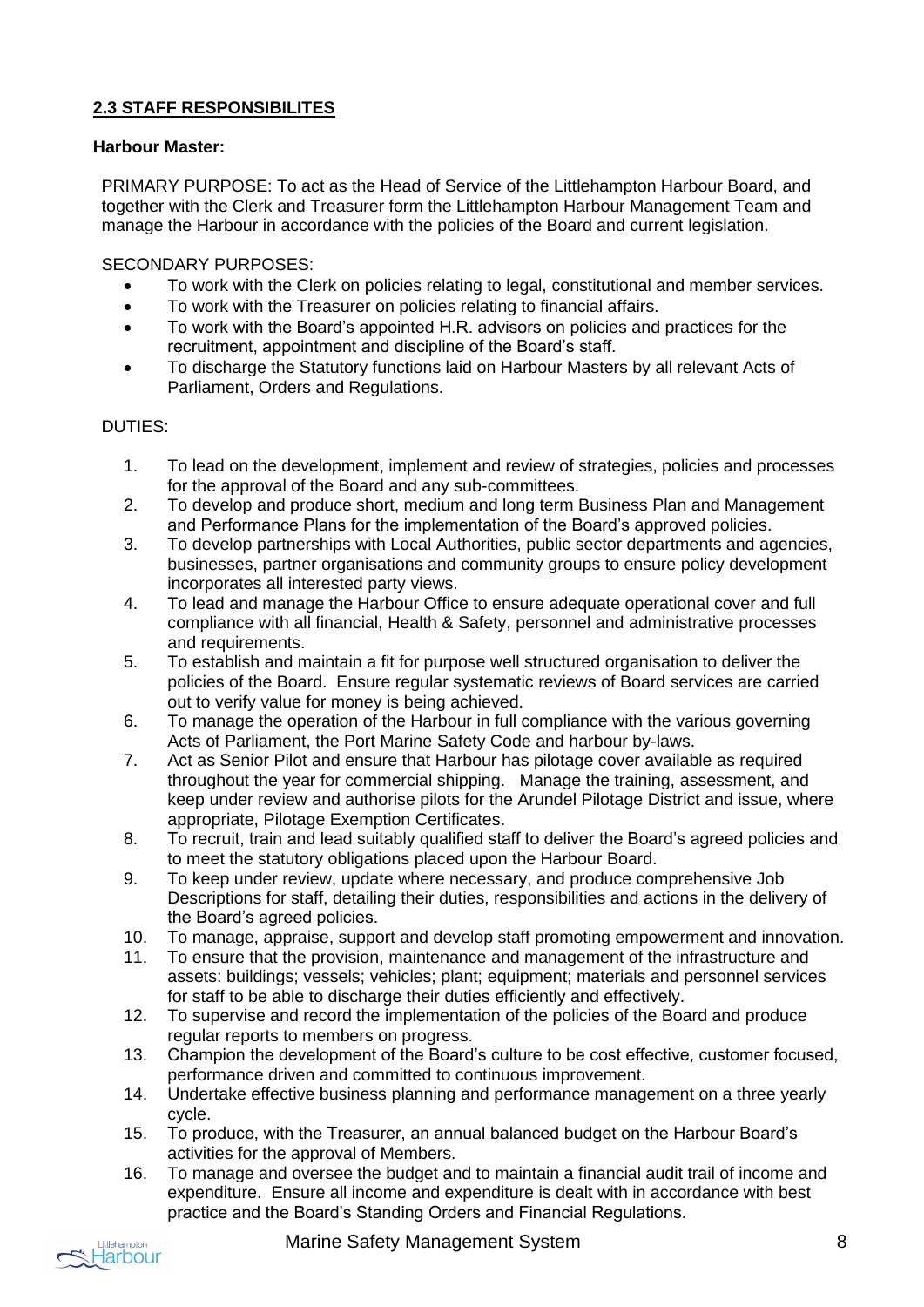- 17. To attend, with the Clerk and Treasurer, meetings of the Harbour Board and any of its committees or sub committees or other meetings as may be required.
- 18. Manage and form an integral part of the Harbour Board's Senior Management Roster to address operational requirements 24/7 on 365 days per year and ensure appropriate stand-by arrangements are in place for relevant major incidents affecting the Harbour and its environs.
- 19. To undertake such other duties as may from time to time be allocated to the post.

#### **Deputy Harbour Master:**

PRIMARY PURPOSE: To assist and deputise for the Harbour Manager in the exercise of his statutory functions.

SECONDARY PURPOSES:

- To be a rostered LHB Duty Officer and be on call for all eventualities that may occur within the harbour during the period of the duty period.
- To maintain and replace Board pontoons and jetties.
- To maintain Board vessels, vehicles and buildings.
- To recruit, train and direct Duty Officer and Patrol staff in the management of safety and navigation within of the harbour..

#### DUTIES:

- 1. To be the lead on all marine operations involving LHB vessels undertaking Pilotage operations, patrol duties, buoy work, towage or any other workboat activity.
- 2. To coordinate the activities of the Duty Officer in the management of navigation within the harbour. To ensure the enforcement of the General Directions, regulation of harbour traffic and safe discharge of harbour operations.
- 3. To ensure the safety of navigation, marking and/or removal obstructions and other matters as required by the Harbour Master.
- 4. To plan the routine maintenance programme of all navigation marks, maintained berths/moorings and vessels; oversee the Marine Operations staff in the execution of this plan, monitor progress and keep records. With the advice of the Marine Operations staff, order stores and equipment to support the plan.
- 5. To oversee and task, as necessary, the Marine Operations staff in the discharge of their duties.
- 6. To be on the Duty Harbour Master roster one week in two.
- 7. Responsible for the staffing of the Harbour Office, receipt of telephone calls and liaison with members of the public as required.
- 8. Any other duties as may be reasonably required, commensurate with the grade of the post.
- 9. To keep detailed records of all harbour users, moorings in the harbour, enforce the terms of the statutory licences and to take action to deal with illegally laid or occupied moorings.
- 10. Liaise with the Board's appointed legal adviser, in conjunction with the Patrol staff, in pursuing non-payment of mooring fees and other charges.
- 11. To manage the marine aspects of the harbour budget. With the advice of the Workshop staff, to authorise and monitor budget expenditure. To assist the Harbour Master and Treasurer with estimates for budget setting.
- 12. Monitor income and expenditure on third party projects, submitting information as required to the Accounts and Administration Officer.
- 13. Responsible for the timely despatch of harbour dues invoices and the issuing of harbour plaques.
- 14. Responsible for development, conduct and invoicing of outsourced workboat services using LHB vessels.
- 15. To assist the Harbour Master with routine correspondence.
- 16. Any other tasks as may be directed by the Harbour Master.

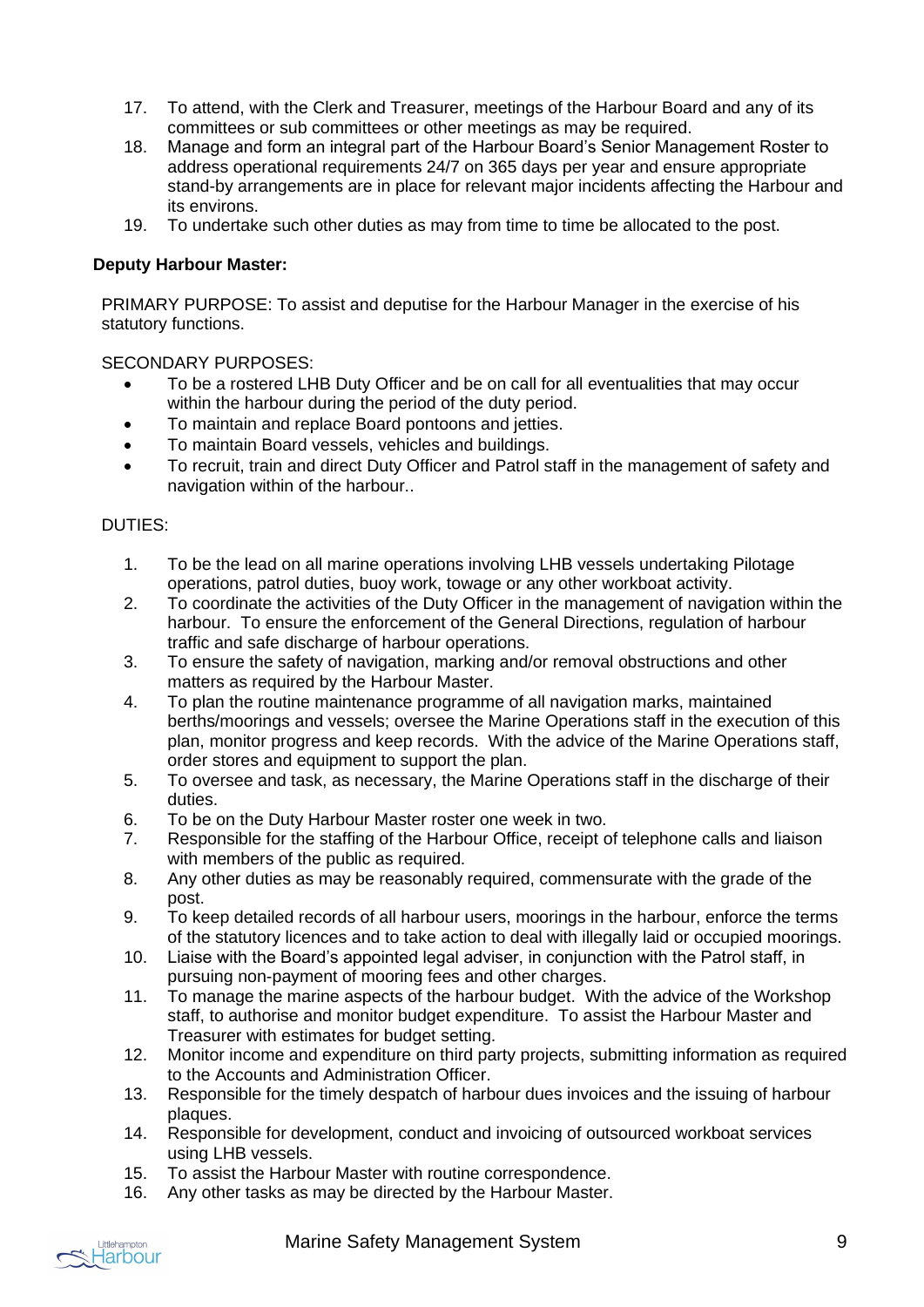#### **Marine Operations Assistant:**

PRIMARY PURPOSE: To undertake all aspects of the maintenance, repair and replacement of harbour equipment, berths, infrastructure, vessels and crewing the boats during operations afloat.

SECONDARY PURPOSE: To oversee the inspection and maintenance of LSA's, lifting equipment and vessel coding requirements and provide weekend Duty Officer cover.

#### DUTIES:

- 1. To be a nominated coxswain of the Pilot Boat and all LHB craft
- 2. To be responsible for local repair of all navigation marks.
- 3. To undertake, maintenance, repair and improvements to the Board's vessels.
- 4. Maintenance of workshop machinery
- 5. Qualified crane slinger and signaller
- 6. The refurbishment and maintenance of harbour infrastructure covering services, structural and engineering works.
- 7. Train in oil spill response to MCA 2P standard.
- 8. To assist the DHM with the production and implementation of the planned maintenance schedule.
- 9. Support the planning and implementation of external 3rd party works.
- 10. Undertake patrols and supporting Harbour events as directed by the DHM.
- 11. During summer season undertake weekend working in the role of Duty Officer.
- 12. Operation of Boards cutting and welding equipment.

#### **Marine Engineering & Operations Assistant:**

PRIMARY PURPOSE: To undertake all aspects of the maintenance, repair and replacement of harbour vessels, equipment, berths and infrastructure as well as crewing the boats during operations afloat.

SECONDARY PURPOSE: To oversee the inspection and maintenance of LSA's, lifting equipment and vessel coding requirements and provide weekend Duty Officer cover.

#### DUTIES:

- 1. To lead on the maintenance, inspection repair and improvement of the Board's workboats and patrol rib
- 2. To be responsible for local repair of all navigation marks.
- 3. To be a nominated coxswain of the Pilot Boat and all LHB craft
- 4. Maintenance of workshop machinery
- 5. Qualified crane slinger and signaller
- 6. The refurbishment and maintenance of harbour infrastructure covering services, structural and engineering works.
- 7. Train in oil spill response to MCA 2P standard.
- 8. To assist the Deputy HM with the management of the planned maintenance schedule.
- 9. Support the planning and execution of external 3rd party works afloat and ashore
- 10. Undertake patrols and supporting Harbour events as directed by the DHM.
- 11. During summer season undertake weekend working in the role of Duty Officer (maximum 1 in 4 weekends April to Sept)
- 12. Operation of Boards cutting and welding equipment



.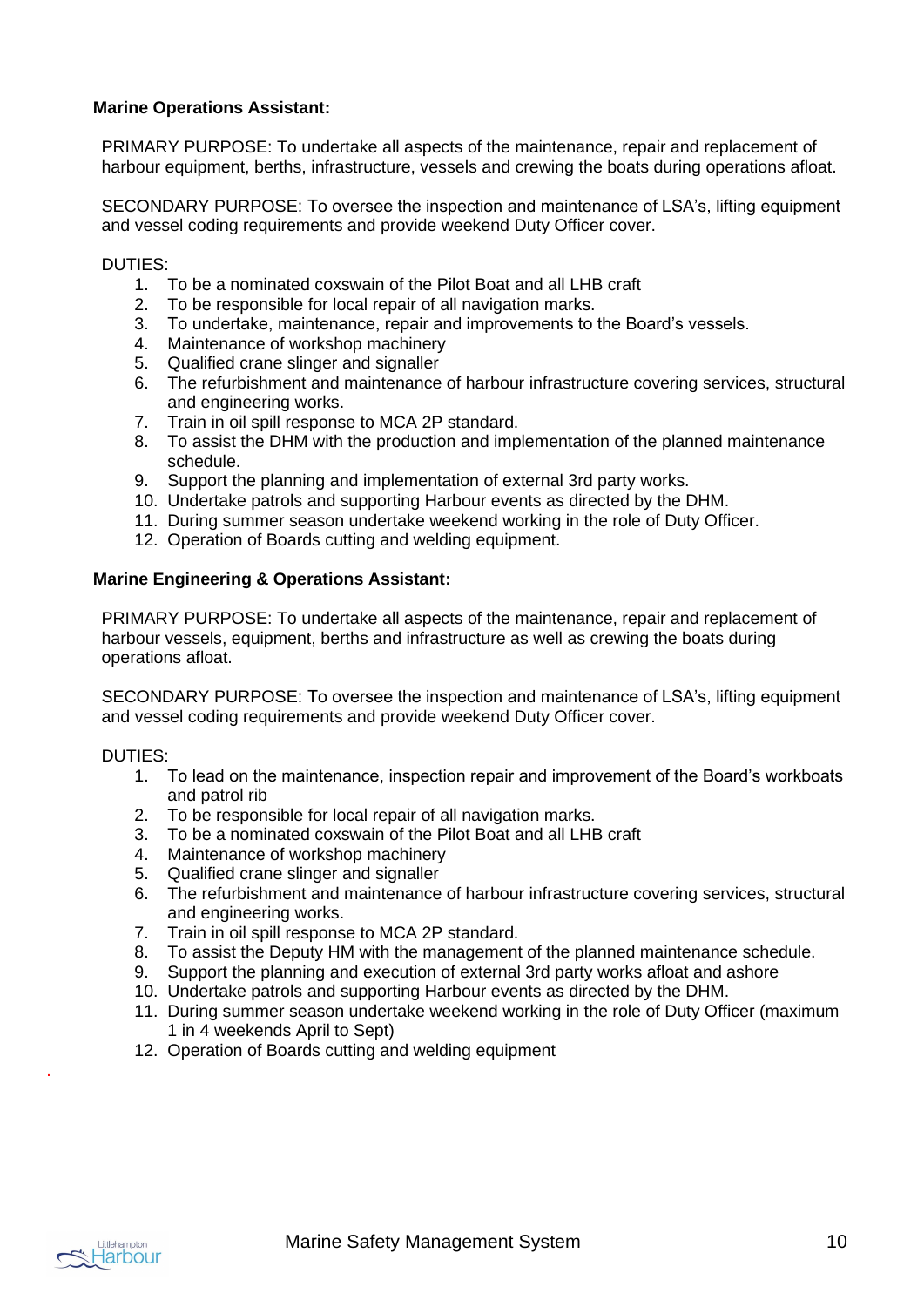## **3. PLANNING**

## **3.1 Approach**



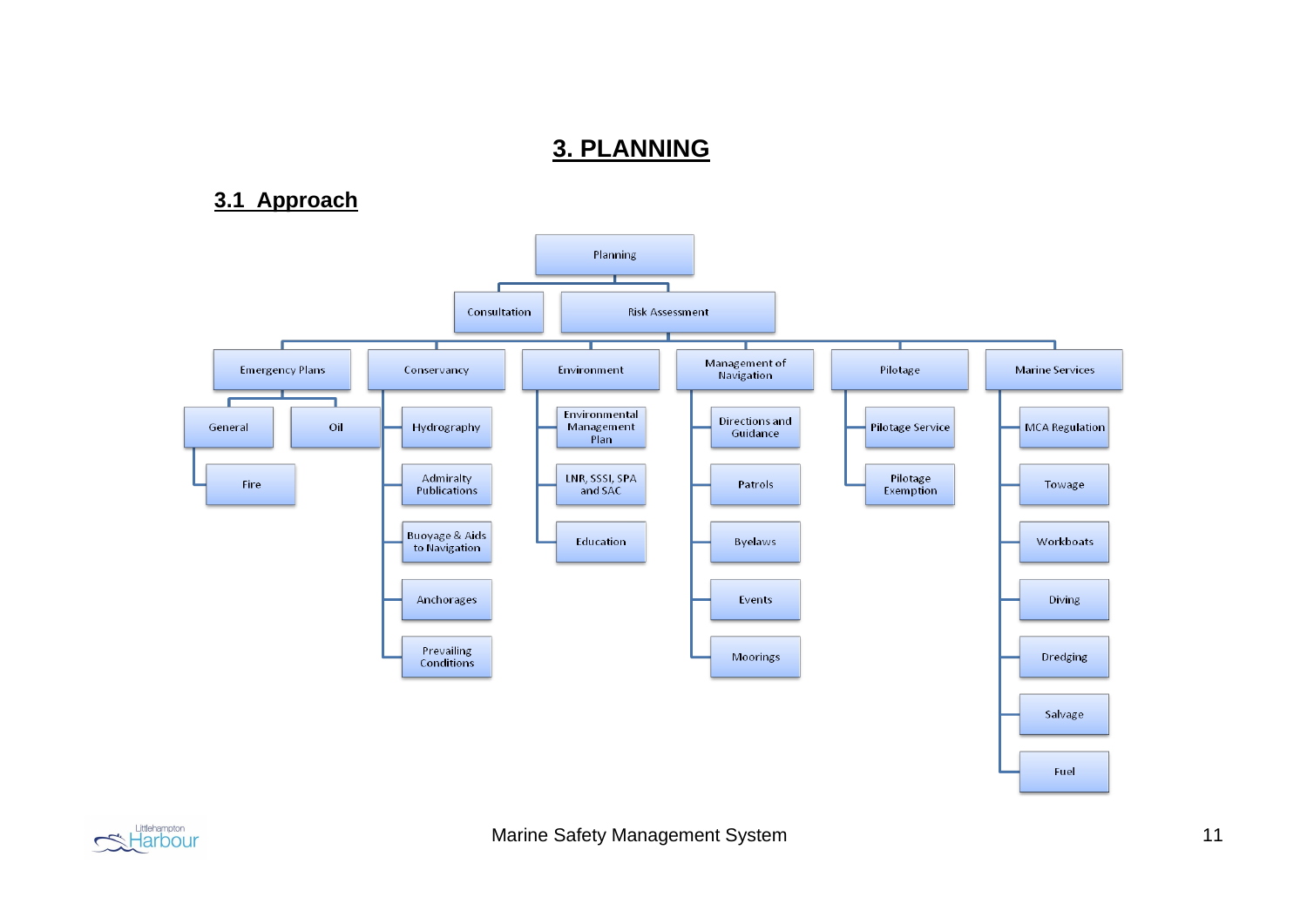## **3.2 - Stakeholder Engagement**

**Consultation is a continuous and wide-ranging process. It includes meetings with all users and service providers so there is a consensus, as far as possible, about safe navigation.**

The main vehicle for consultation with harbour users, in line with the Ports Guide to Good Governance, is the Littlehampton Harbour Advisory Body.

Their core mission is to promote positive and approachable attitudes amongst all users to create a better sense of community and understanding within Littlehampton Harbour.

The group will include 8 to 17 appointed representatives nominated by various user groups and shall meet a minimum of twice a year. Current membership and their terms of reference is available **[here](https://www.littlehampton.org.uk/harbour-advisory-body/)**.

In addition all stakeholders are invited to a Stakeholder Annual General Meeting.

## **3.3 Risk Assessment**

It is the policy of the LHB to have powers, policies, plans and procedures based on a formal assessment of hazards and risks, and to have a formal Marine Safety Management System. The Marine Safety Management System shall be in place to ensure that all risks are controlled – the more severe ones must either be eliminated or kept ''as low as reasonably practicable'' (ALARP).

#### **Detailed Risk Assessments**

The activities and the responsibilities of the LHB are covered in the specified areas (listed at Annex 1) for each of which there has been drawn up a detailed risk assessment following the principles laid down by the Health and Safety Executive and PMSC as appropriate for the risk being controlled. Further specific Risk Assessments are conducted as and when necessary for specific events or activity.

The aim of this process is to eliminate the risk or, failing that, to reduce risks to "as low as reasonably practicable". This means what it says and any activity for which control of the risk might be regarded as too expensive is prohibited.

Formal risk assessments shall be used to:

- identify hazards and analyse risks;
- assess those risks against an appropriate standard of acceptability; and where appropriate, consider a cost-benefit assessment of risk reducing measures.

The level of marine risk determined in line with the principles laid down in the PMSC, considering the risk to 'people', 'property', 'planet' and 'port'. Each potential hazard is considered in terms of a most likely and a worst credible scenario and impacts on the areas outlined above scored in terms of frequency and consequence on a scale of 0 and 4; 4 being the most significant or frequent.

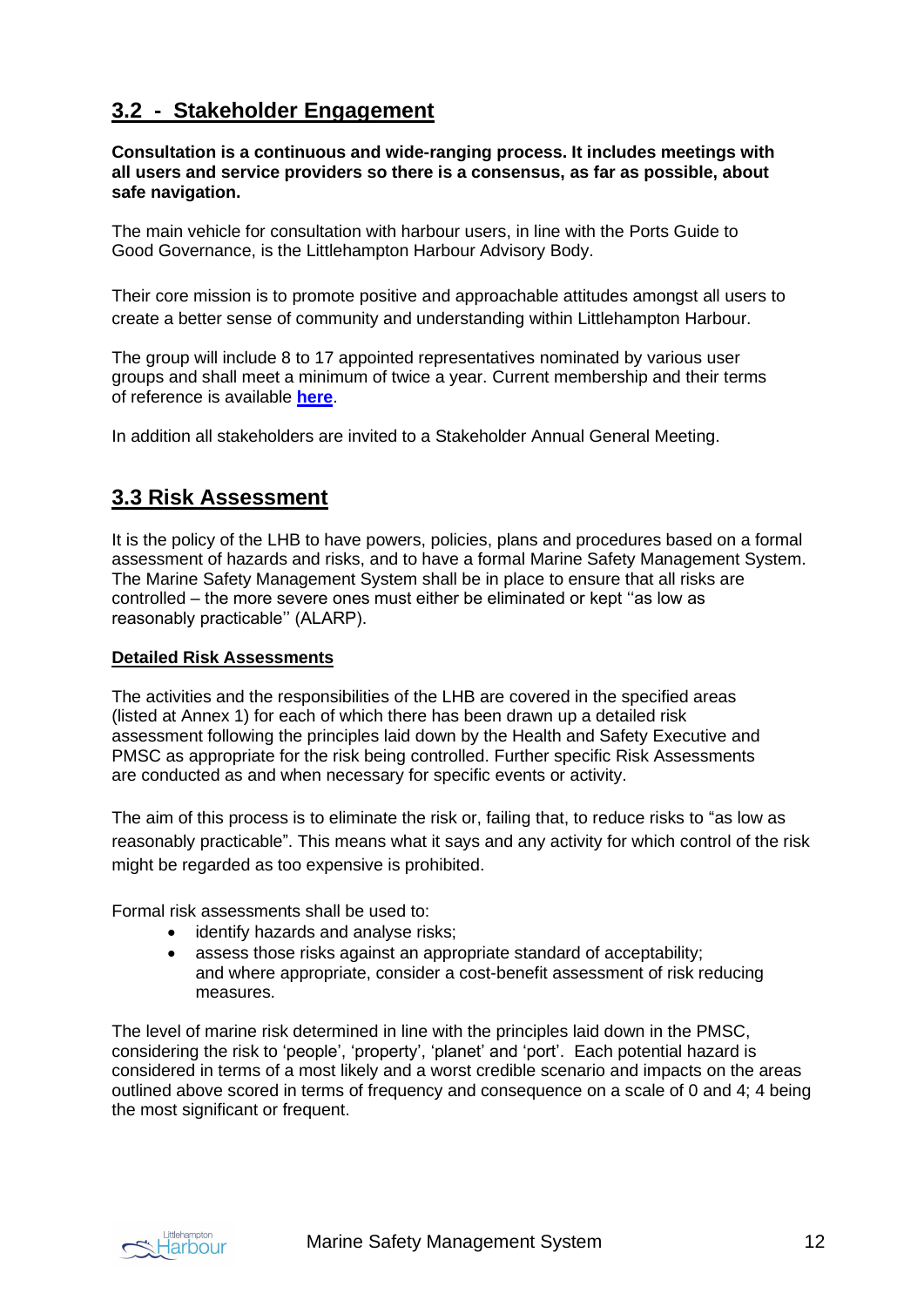Against each hazard the severity of harm has then been assessed, both in terms of direct injury to people, property, environmental damage and port operations, and given an overall risk score (between 1.5 and 4.5) and ranked by likelihood and severity.

Other risk to employees and staff is managed under the H&SaWA (as opposed to the PMSC). Risk Assessments are carried out to reduce or remove risk wherever possible using best practice (SOPs), training, and PPE as required.

#### **Significant Marine Risks**

The frequency and consequence of hazards are factored to establish significant marine risks. These are identified by those activities that produce a score of 3 or more on each Risk Assessment. These risks must be mitigated by the implementation of specific control measures.

If for any reason the Marine Safety Management System identifies a control measure that is not effective the activity is to cease until suitable control measures are in place and the risk mitigated to as low as reasonably practical.

There is a list ranking the most significant risks down to the lowest risks. **Risk Controls**

The safety controls for the risks identified, listed at Annex 3, are to be reviewed periodically as well as part of accident and incident reviews and amended where necessary.

#### **Further Controls**

The further measures necessary to bring the risks as low as reasonably practical are published each year in the Designated Person's audit report. Observations are taken into account during the year and incorporated in the subsequent edition of the MSMS.

### **3.4 - Removing Unacceptable Risks**

The harbour's most significant risks are identified within the various risk assessments (titles at Annex 1). There is a preferred hierarchy of risk control principles

- eliminate risks by avoiding a hazardous procedure, or substituting a less dangerous one;
- combat risks by taking protective measures to prevent risk;
- minimise risk by suitable systems of working.

No risk was assessed both as frequently occurring and the consequence being either a serious injury or a pollution incident requiring national assistance.

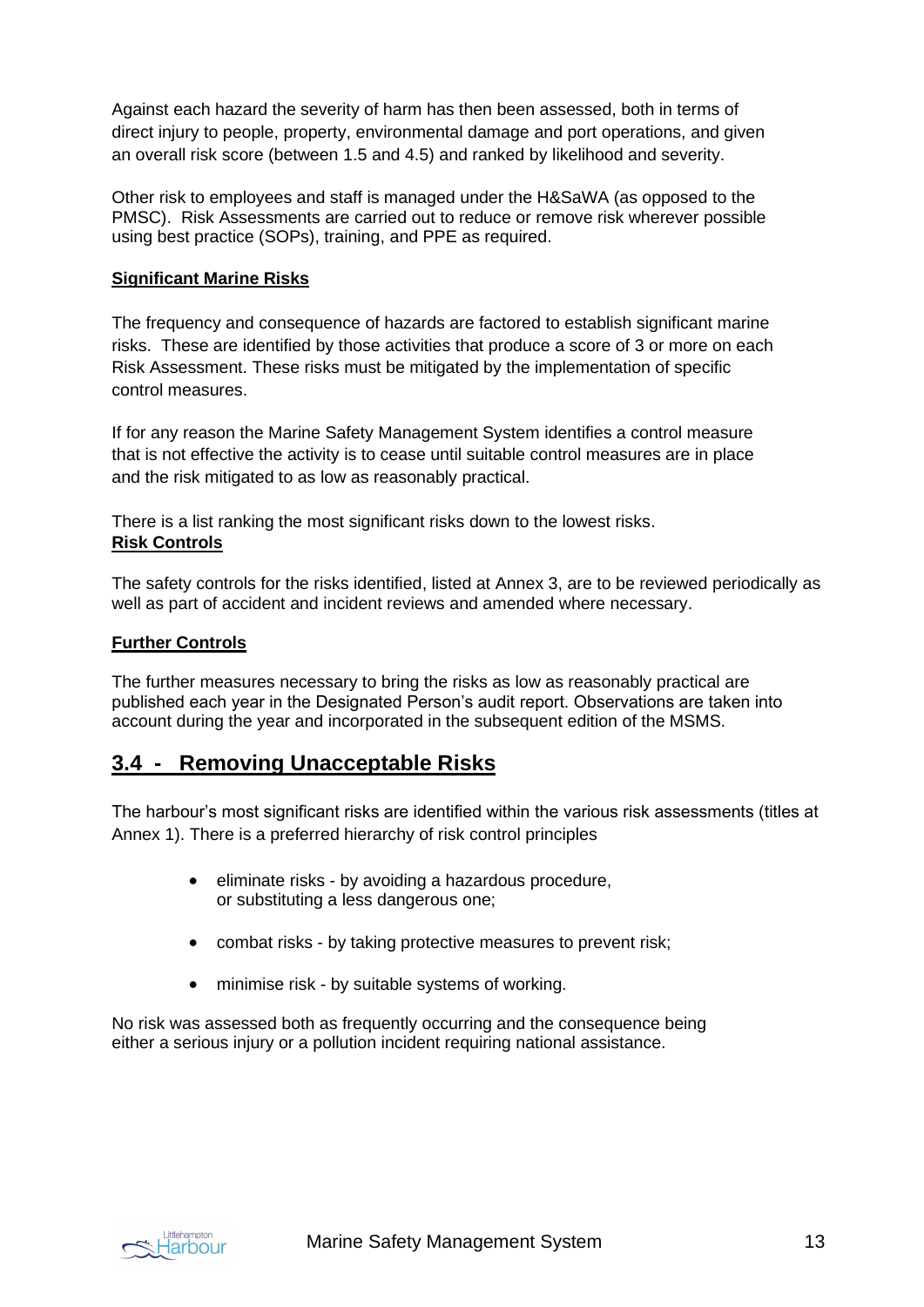## **3.5 Management of Safety Controls**

This is predominantly managed through execution of the following LHB policies which are reviewed at a minimum every 3 years (most recently in February 2022):

- **[Safety of Navigation Policy](https://www.littlehampton.org.uk/wp-content/uploads/2022/02/LHB-Policy_Safety-of-Navigation_Signed-Feb22.pdf)**
- **[Health and Safety Policy](https://www.littlehampton.org.uk/wp-content/uploads/2022/02/LHB-Policy_Health-and-Safety_Signed-Feb22.pdf)**
- **[Conservancy Policy](https://www.littlehampton.org.uk/wp-content/uploads/2022/02/LHB-Policy_Conservancy_Signed-Feb22.pdf)**
- **[Environment Policy](https://www.littlehampton.org.uk/wp-content/uploads/2022/02/LHB-Policy_Environment_Signed-Feb22.pdf)**
- **[Emergencies Policy](https://www.littlehampton.org.uk/wp-content/uploads/2022/02/LHB-Policy_Emergencies_Signed-Feb22.pdf)**
- **[Pilotage Policy](https://www.littlehampton.org.uk/wp-content/uploads/2022/02/LHB-Policy_Pilotage_Signed-Feb22.pdf)**
- **[Training Policy](https://www.littlehampton.org.uk/wp-content/uploads/2022/02/LHB-Policy_Training_Signed-Feb22.pdf)**
- **[Enforcement Policy](https://www.littlehampton.org.uk/wp-content/uploads/2022/02/LHB-Policy_Enforcement_Signed-Feb22.pdf)**
- **[Marine Services Policy](https://www.littlehampton.org.uk/wp-admin/upload.php?item=7207)**
- **[Personal Watercraft Policy](https://www.littlehampton.org.uk/wp-content/uploads/2022/02/LHB-Policy_Personal-Watercraft_Signed-Feb22.pdf)**
- **[Small Commercial Vessels Policy](https://www.littlehampton.org.uk/wp-content/uploads/2022/02/LHB-Policy_Small-Commercial-Vessels_Signed-Feb22.pdf)**

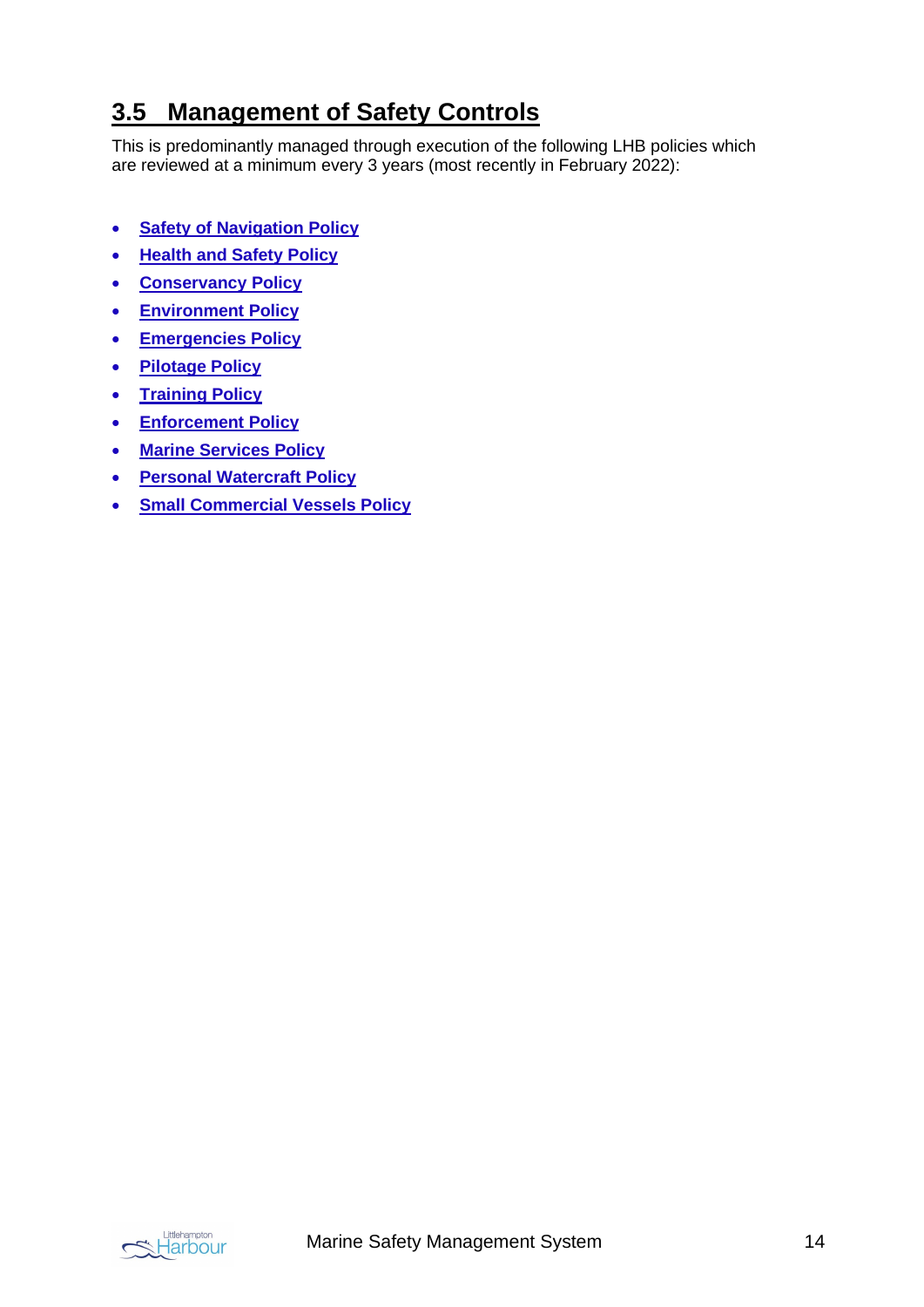## **4. MEASUREMENT**

#### **Measuring Policy**

- **1. The LHB will measure health and safety performance against predetermined standards.**
- **2. Performance in complying with the LHB Marine Safety Management System will be required to meet the national standards as laid down in the Port Marine Safety Code.**
- **3. Appropriate Key Performance Indicators (KPIs) will be set and recorded**
- **4. All accidents, incidents and near misses will be recorded and used to assist in assessment of the effectiveness of the Marine Safety Management System.**

#### **Recording accidents and incidents**

Major incidents are subject to immediate investigation to establish cause and to validate control measures. The reporting requirements of RIDDOR and of the MAIB are followed.

Incidents, accidents, complaints and near misses are recorded in the MarNIS software tool incident log with contemporaneous information. This log records follow-up action where appropriate and is used to generate yearly KPIs and identify trends.

- Breakdown of incidents by type with annual comparisons
- Number of interviews under caution and other enforcement metrics
- Number of LNtMs published
- Lifeboat service statistics

#### **Other Key Performance Indicators**

Other Key Performance Indicators that are tracked and reported on in the board's Annual Report include:

- Number of commercial calls
- Cargo Tonnage handled
- Number of Annual Harbour Dues Plaques issued
- Annual Harbour Dues breakdown by boat size and type
- Number of commercial fishing vessels
- Overnight stays on Town Quay visitors pontoon
- Board Member attendance
- Compliments and Complaints
- Financial KPIs setting out income and expenditure

#### **Safety Inspections and Checklist of Controls**

There is also a checklist of control measures (Page 18 to 22). Each control is where possible allocated a person responsible (within MarNIS) and regular maintenance and inspection controls are carried over to the Planned Maintenance Schedule.

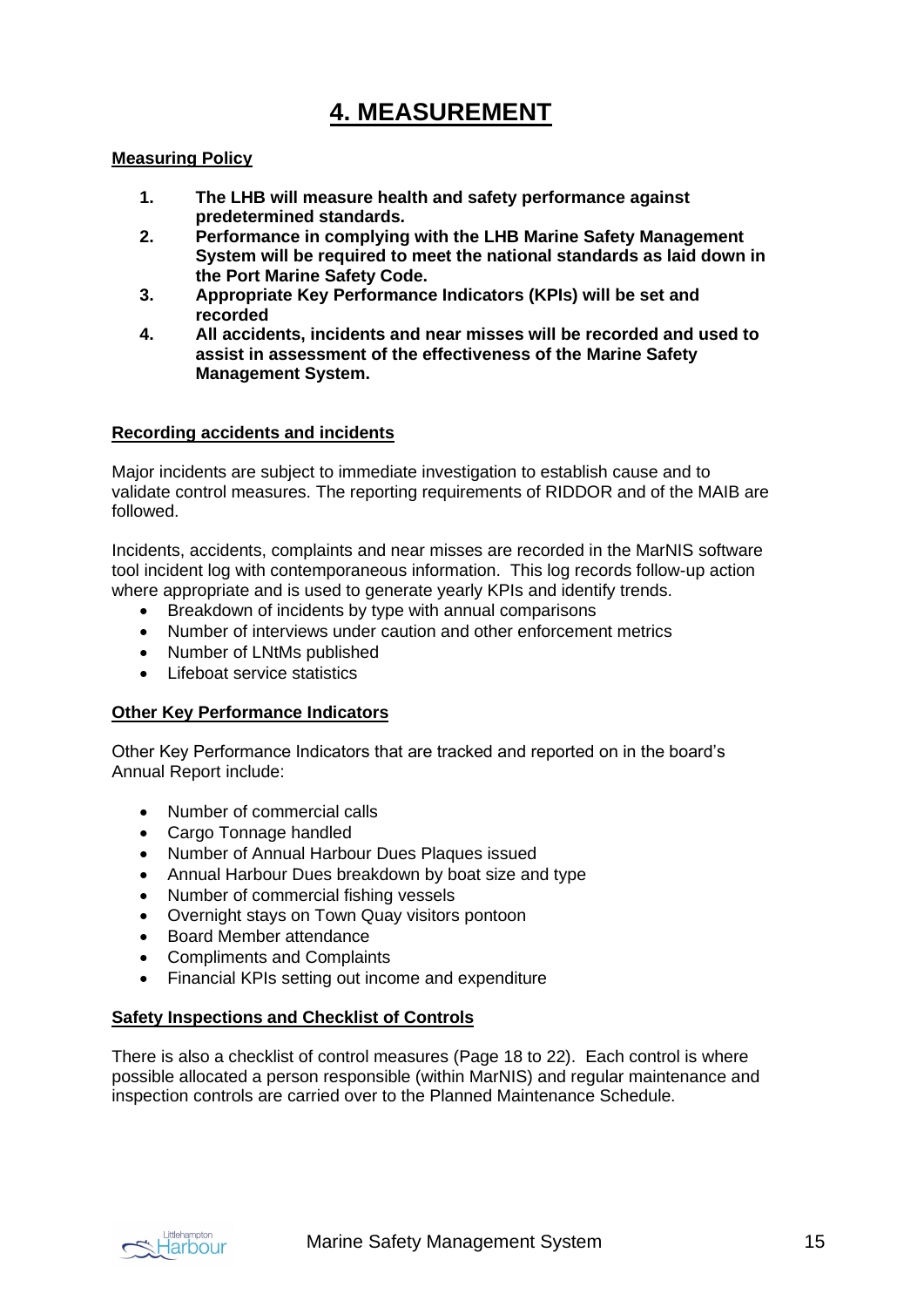## **5. REVIEW**

**The LHB will monitor, review and audit the Marine Safety Management System on a regular basis. Performance of the system shall be assessed against internal performance indicators and where appropriate, by benchmarking against other ports that have adopted good practice.**

#### **Procedure for Reviews**

The Harbour Master will include both in his staff meetings and in the Board Meetings a review of any accidents, incidents or near misses.

Investigations by the Harbour Master of marine incidents have two essential purposes:

- a) to determine the cause of the incident, with a view to preventing a recurrence of that incident (or similar); and
- b) to determine if an offence has been committed: if so, there may be the need on the part of a harbour authority to initiate enforcement action that may lead to prosecution in their own right or through an agency of another authority such as the Police or the MCA.

By ensuring that a robust, rigorous, independent investigation has been carried out, the LHB as the duty holder can be assured that their obligations for compliance have been addressed.

Any conclusions from investigations or lessons learned will be included in the minutes together with measures being taken to prevent a recurrence. If appropriate a more detailed report will be submitted to the Harbour Board, Arun District Council's Health and Safety Officer and/or the MAIB, to the chief inspector and any other appropriate authorities, by the quickest means available.

Every three years the MCA will be given a letter confirming compliance with the Port Marine Safety Code. Where necessary the MCA may undertake a verification visit. These verification visits are usually arranged following an MAIB investigation into an incident, but could also be triggered by other indicators of non-compliance.

#### **Annual Review and Report**

Every year ABPmer will conduct an audit of the Marine Safety Management System. A report will be given to the Board each year giving an overview of accidents and failures during the year, with recommendations for addressing shortcomings.

Notwithstanding this report, the system will be kept under continuous appraisal and immediate action taken where necessary. Such appraisals will include

- Safety inspections;
- Continuous appraisal;
- On-going Hazard Identification;
- Evaluation of Standard Operating Procedures and their effectiveness;
- Assessment of incident/accident reports;
- Re-evaluation of risks:
- Input of informal observations and reports.



Marine Safety Management System **16**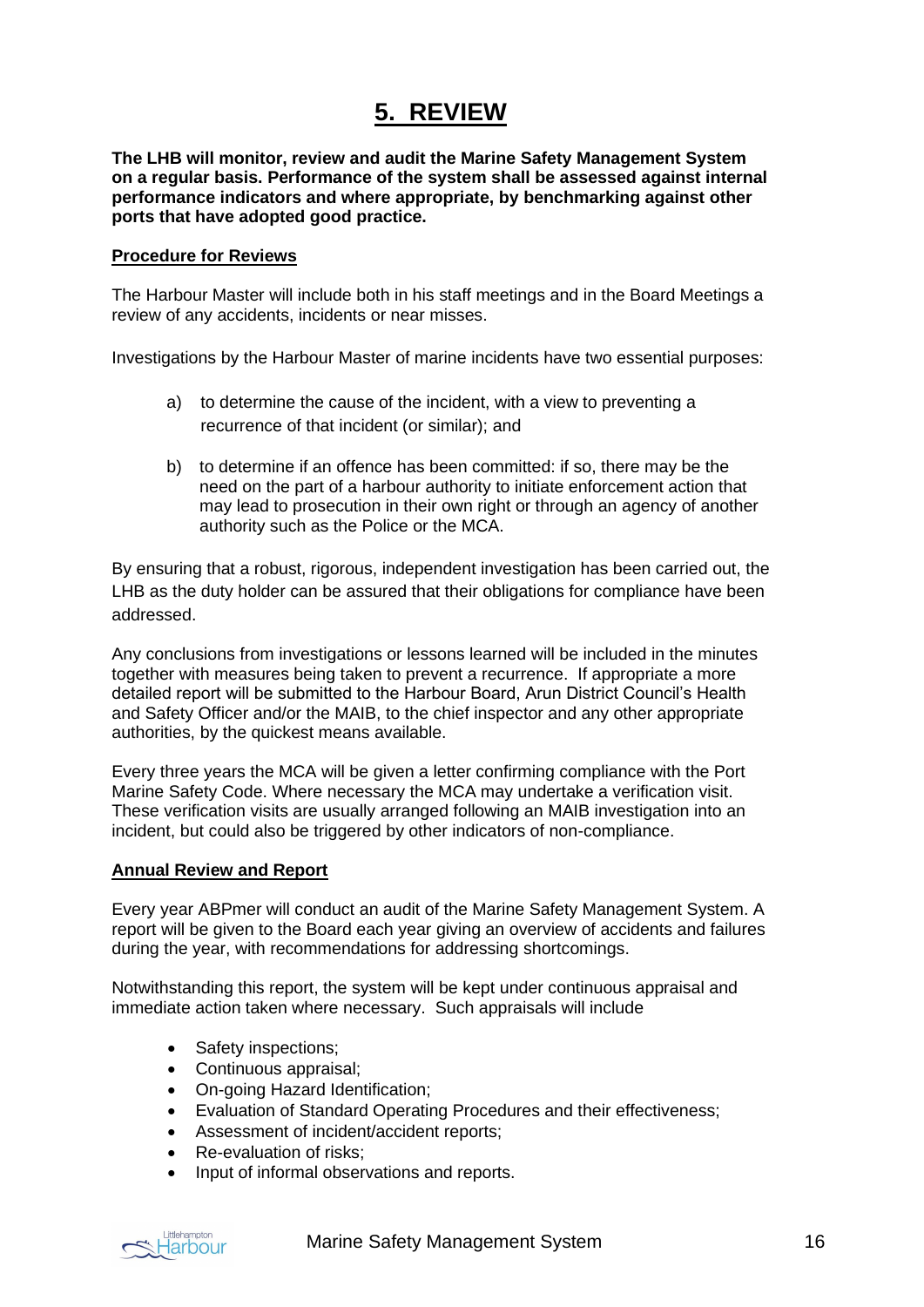In addition to the continuous management of the system described above, the SMS will be subject to annual review against the background of staff appraisals and performance monitoring. For this purpose the Board will:

- Review job descriptions in accordance with the changing needs of the Board;
- Provide advice and training where necessary to meet objectives;
- Ensure that reporting and recording procedures are sufficient to meet the needs of the SMS;
- Provide resources to ensure that the SMS is effective and evolutionary. Resources will be made available to enable an external audit of the SMS when appropriate.

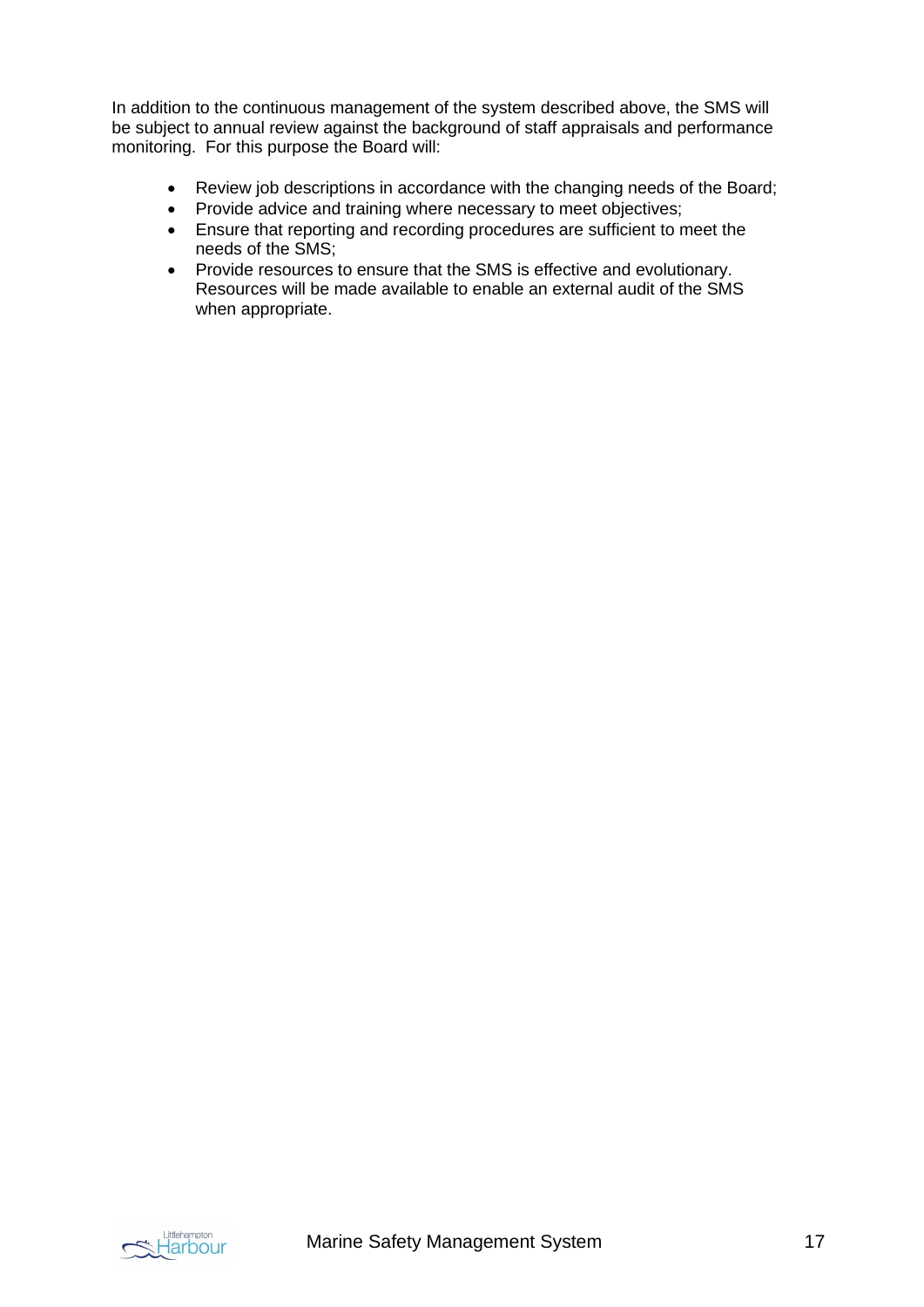## **6. REPORTING**

**The Harbour is careful to maintain due diligence records. This Marine Safety Management System is itself clear evidence of care and commitment. The risk assessments provide considerable further examples of how the safety policy has been put into practice.**

#### **Publication of Plans and Reports**

To demonstrate LHB's commitment to maritime safety and ensure the involvement of harbour users, a Safety Plan for Marine Operations shall be published every three years. The 2021-23 plan is available to be read and downloaded from the LHB website.

This plan shall illustrate how the policies and procedures will be developed to satisfy the requirements under the Code. It shall commit the authority to undertake and regulate marine operations in a way that safeguards the harbour, its users, the public and the environment.

It shall refer to commercial activities in the harbour; the efficient provision of specified services and the effective regulation of vessels. It shall also explain how commercial pressures would be managed without undermining the safe provision of services and the efficient discharge of its duties.

The LHB, as Duty Holder, will also publish in the Annual Report an assessment of the harbour authority's performance against the plan. Information gathered from the monitoring and auditing of the Marine Safety Management System, shall be used to support the analysis and conclusions

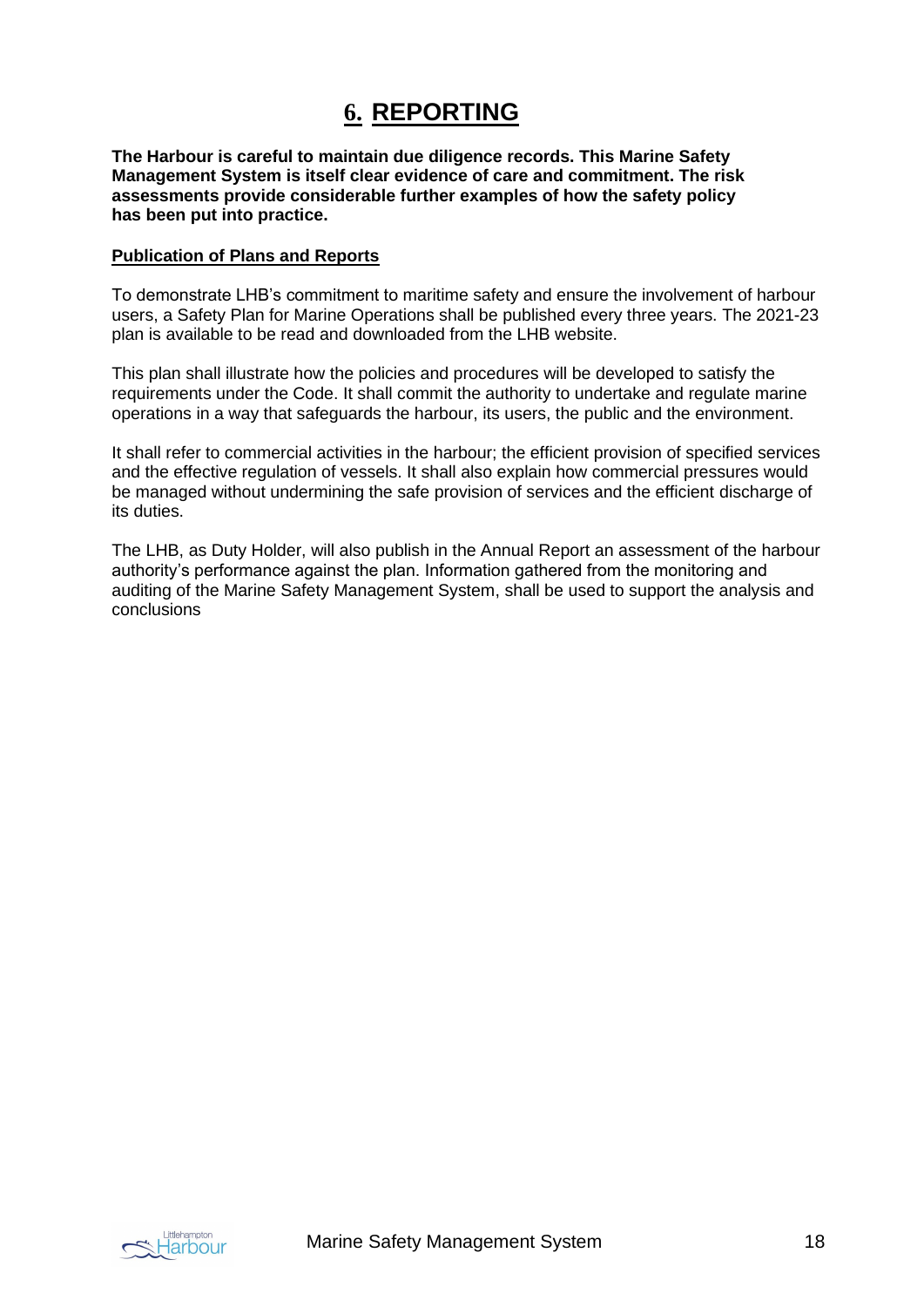### **LIST OF RISK ASSESSMENTS**

| Marine Ops                   | Sinking/capsizing                      | Merchant Shipping alongside                                                   |
|------------------------------|----------------------------------------|-------------------------------------------------------------------------------|
|                              |                                        | Small Leisure/Fishing or Other Vessel on Mooring                              |
|                              |                                        | Leisure/Fishing Vessel underway                                               |
|                              |                                        | Dinghies/Rowing Boats/Tenders/Kayaks/Paddle Boards in River                   |
|                              | Collision both underway                | Merchant Shipping - Smaller Vessel                                            |
|                              |                                        | Small Leisure/Fishing or Other Vessel - Small Leisure/Fishing or Other Vessel |
|                              |                                        | PWC - Any Other Vessel                                                        |
|                              | Collision not underway                 | Merchant Shipping - Smaller Vessel                                            |
|                              |                                        | Small Leisure/Fishing or Other Vessel - Small Leisure/Fishing or Other Vessel |
|                              |                                        | PWC - Other Vessel                                                            |
|                              | Contact floating object                | Small Vessel or PWC and Debris                                                |
|                              |                                        | Any Vessel or PWC and Swimmer                                                 |
|                              | Contact Fixed object                   | Merchant Shipping - Entrance                                                  |
|                              |                                        | Merchant Shipping - Docks                                                     |
|                              |                                        | Leisure/Fishing Vessel                                                        |
|                              | Grounding/stranding                    | Merchant Shipping - Entrance                                                  |
|                              |                                        |                                                                               |
|                              |                                        | Merchant Shipping - Docks                                                     |
|                              |                                        | Leisure/Fishing Vessel                                                        |
|                              | Fire/explosion<br>Non-accidental Event | Fire afloat                                                                   |
|                              |                                        | Vandalism                                                                     |
|                              | Environmental                          | Fuelling Ops - Bunkering                                                      |
|                              |                                        | Fuelling Ops - Commercial/Leisure at Marina or Workshop                       |
|                              | Members of the Public                  | Casualty Afloat brought into Harbour                                          |
| <b>Public Access</b>         | Public ashore                          | Public Access to LHB Pontoons                                                 |
|                              |                                        | Public Slipway                                                                |
|                              |                                        | Other Supervised Slipways (LM, AYC, LYC)                                      |
|                              |                                        | Use of Ferry Berth                                                            |
| Employee Activit Work afloat |                                        | Patrolling Ops                                                                |
|                              |                                        | Workboat Ops                                                                  |
|                              |                                        | Salvage and Rescue Ops                                                        |
|                              |                                        | Maintenance Ops (incl AtN)                                                    |
|                              |                                        | Pilotage Ops                                                                  |
|                              |                                        | Diving                                                                        |
|                              |                                        | ERICA - Bed Levelling                                                         |
|                              |                                        | ERICA - Towing                                                                |
|                              |                                        | <b>ERICA - Craning and Slinging</b>                                           |
|                              |                                        | ERICA - Inland Passenger Code                                                 |
|                              | Shore based ops                        | Craning and Slinging Ops                                                      |
|                              |                                        | Chainsaw/Petrol Cutter                                                        |
|                              |                                        | Driving                                                                       |
|                              |                                        | Workshop                                                                      |
|                              |                                        | Office                                                                        |
|                              |                                        | <b>Bridge</b>                                                                 |
|                              |                                        | Working on Commercial Wharf                                                   |
| Fuel                         | Fuel Spill                             | LHB Fuelling Ops                                                              |
|                              |                                        |                                                                               |
|                              | Fire ashore                            | Other Independent Fuelling Ops<br>Workshop                                    |
| Fire                         |                                        |                                                                               |
|                              | Event Planning                         | Office<br>Regatta                                                             |
| Events                       |                                        |                                                                               |
|                              |                                        | Other non LHB Events                                                          |

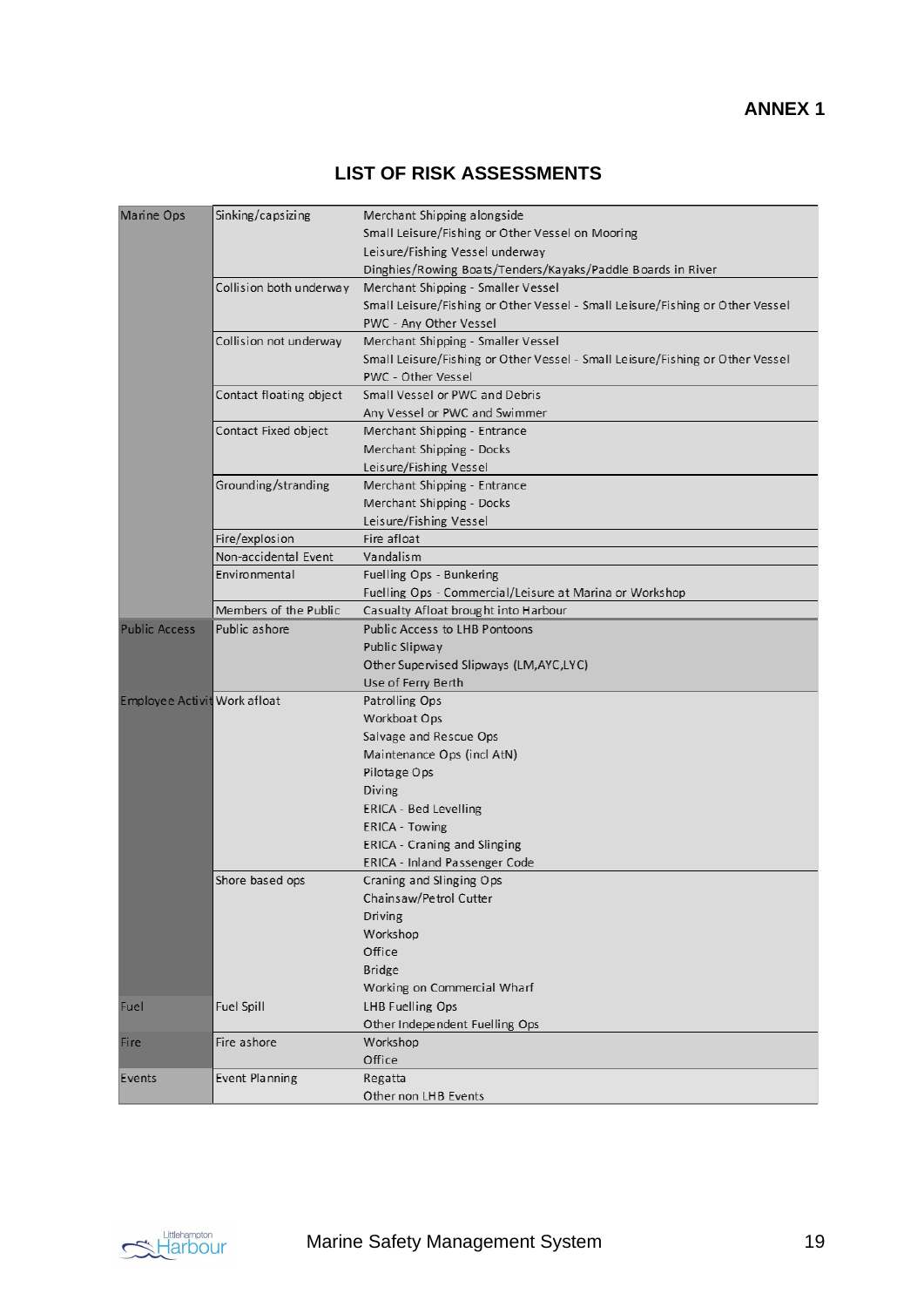### **LIST OF STANDARD OPERATING PROCEDURES**

- 1 Office Daily Tasks
- 2 Lone Working & Staff Security
- 3 Patrols
- 4 Commercial Shipping
- 5 Bridge
- 6 Section 43 Applications
- 7 Customer Payments in Harbour Assist
- 8 Dispensing Fuel
- 9 Fresh Water for Merchant Vessels
- 10 Maintenance in AssetHQ
- 11 In House Surveying
- 12 Enforcement Process
- 13 Prosecution Process
- 14 Crane Operations
- 15 Removal of Vessels
- 16 Hot Work Permit Template

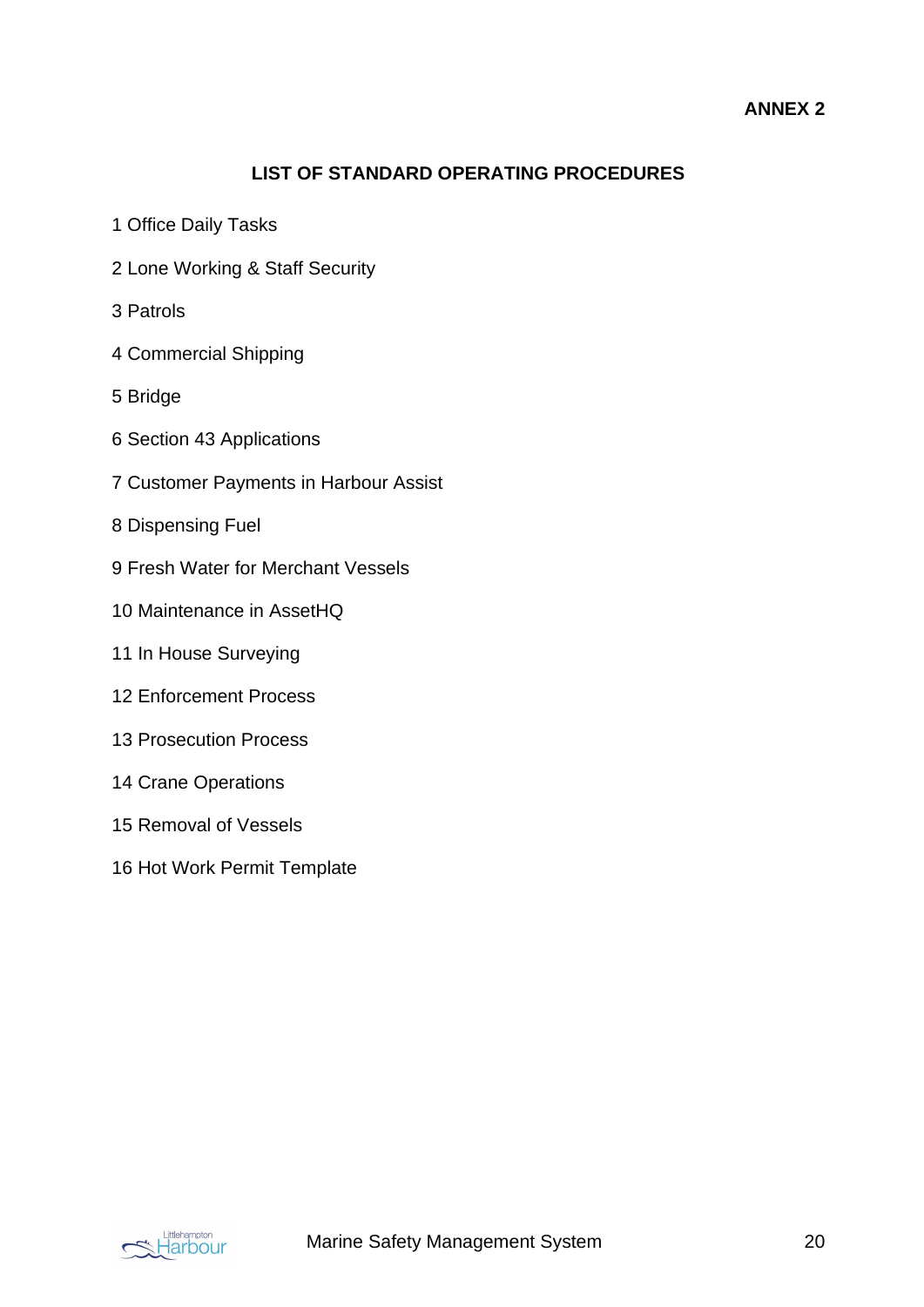### **DETAILED LIST OF SAFETY CONTROLS**

| <b>MarNIS</b><br>list | <b>Existing Controls</b>                             | <b>Notes</b>                                                                                                                                                                                                                                                                      | HM               | <b>Review</b><br><b>Frequency</b>                                                                                   |
|-----------------------|------------------------------------------------------|-----------------------------------------------------------------------------------------------------------------------------------------------------------------------------------------------------------------------------------------------------------------------------------|------------------|---------------------------------------------------------------------------------------------------------------------|
| 1                     | Accurate tidal<br>information                        | Tide Boards available at<br>Entrance/Narrows/Scrubbing Piles and<br>Bridge. Channel Coast Observatory Tide<br>gauge at Arun Platform available online.<br>Predictions made available on harbour<br>website. Predictions from UKHO received<br>as part of bi-lateral agreement.    | HM               | Monthly +<br><b>Annual Review</b>                                                                                   |
| $\overline{2}$        | Availability<br>Emergency<br>Services /<br>Equipment |                                                                                                                                                                                                                                                                                   | <b>HM</b>        | Liaison with<br><b>Sussex</b><br>Police/WSFRS<br>/HMCG                                                              |
| 3                     | Availability of<br>pollution response<br>equipment   | Tier 1 response equipment held at<br>workshop incl. 2 x Grab bags and 50m of<br>floating boom. Tier 2 contract in place with<br>Adler and Allan 17 October 2019 for 3<br>years.                                                                                                   | <b>DHM</b>       | Annual                                                                                                              |
| 4                     | Availability of<br>suitably qualified<br>boatmen     | Annual training programme, including<br>training for seasonal staff and staff likely to<br>be used in tying up commercial vessels.                                                                                                                                                | <b>DHM</b>       | Annual                                                                                                              |
| 5                     | Bunkering/Refuellin<br>g areas restricted            | Bunkering checklist supplied to commercial<br>vessels at Tarmac berths.                                                                                                                                                                                                           | Pilot            | Pilot                                                                                                               |
| 6                     | Contingency plan<br>exercises                        | LHB Emergency Plan                                                                                                                                                                                                                                                                | <b>DHM</b>       | Annual review                                                                                                       |
| 7                     | Guard/patrol<br>vessels                              | The Harbour is patrolled during the day 7<br>days a week in the summer season and<br>with less frequent security patrols in the<br>winter. Patrols are undertaken as per LHB<br>Standard Operating Procedures (SOP 6).                                                            | <b>DHM</b>       | Pre-season<br>meet                                                                                                  |
| 8                     | Oil spill contingency<br>plans                       | Littlehampton Harbour Oil Spill and<br>Contingency Plan (Arunspill), with regular<br>staff training exercises and reviews.<br>Supported by National Contingency Plan.<br>Tier 2 contract in place. Waste<br>Management Plan, MCA approved. See<br>staff training records in OSCP. | HM               | Annual MCA<br>review.<br>Annual<br>exercise.<br>Three yearly<br>incident<br>management<br>ex. 5 year<br><b>OSCP</b> |
| 9                     | <b>Standard Operating</b><br>Procedures (SOPs)       | Littlehampton Harbour Standard Operating<br>Procedures (SOPs) provided for key tasks<br>and reviewed at Team Meetings.                                                                                                                                                            | HM               | Team<br>meetings and<br>annually<br>signed off by<br>staff                                                          |
| 10                    | Suitably qualified<br><b>Marine Staff</b>            | The MCA require evidence of Certificate of<br>Competence (CoC), first aid, fire fighting<br>and sea survival and for these to be<br>revalidated every five years. Recorded in<br><b>MARNIS</b>                                                                                    | HM<br><b>DHM</b> | Annually and<br>as required                                                                                         |

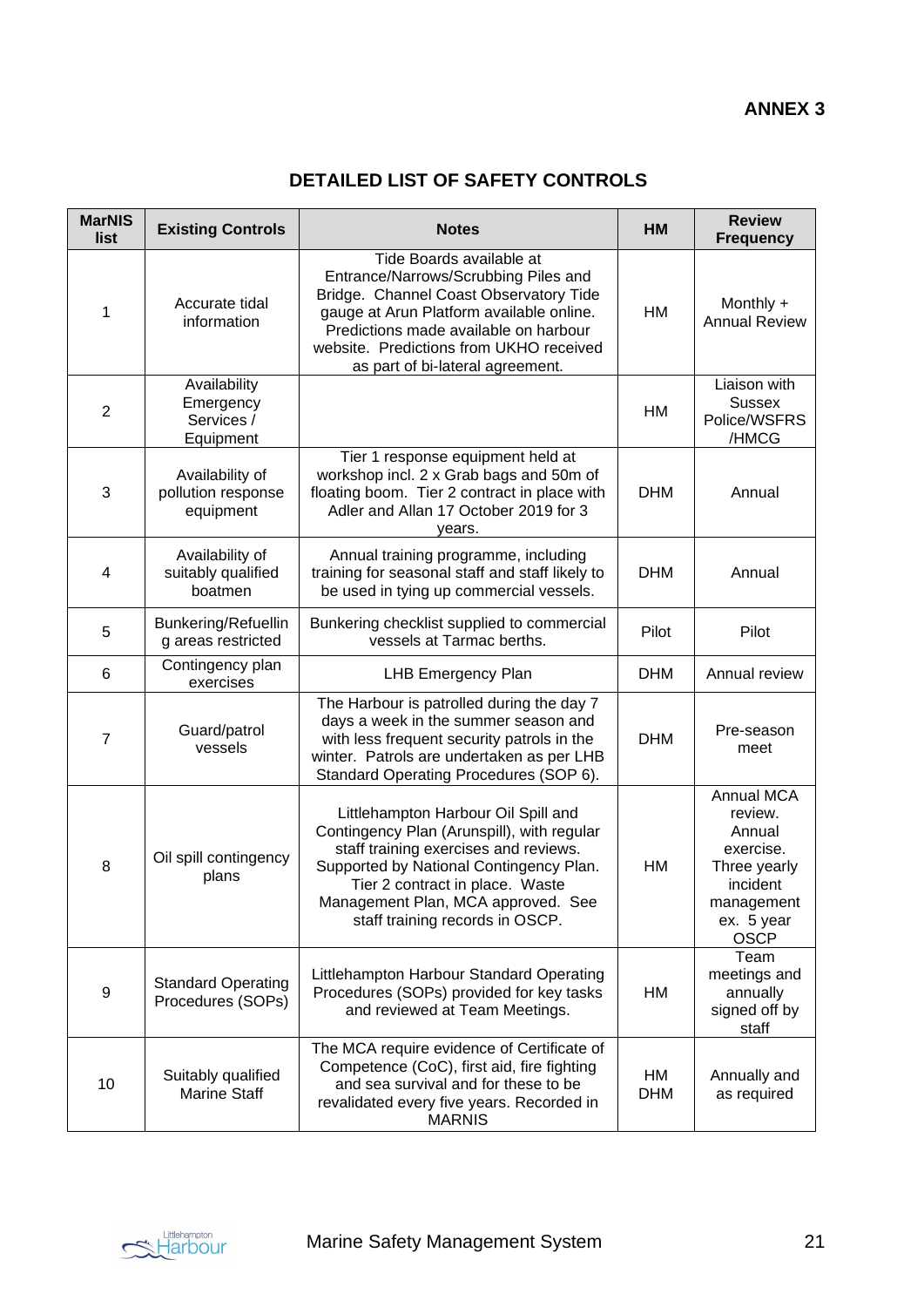| 11 | Suitably trained<br><b>Marine Staff</b>                  | Responsible Harbour Staff manage the<br>harbour operations, with job descriptions<br>and procedures (SOPs). SOPs signed off<br>annually by staff. The MCA require<br>evidence of CoC, first aid, fire fighting and<br>sea survival and for these to be revalidated<br>every 5 years. Recorded in MARNIS.<br>Experienced, trained Littlehampton Harbour<br>staff. Commercially endorsed SCV/pilot<br>boat Cox'ns. Annual training programme,<br>including training for seasonal staff at start<br>of season.                                                                                                                                                     | HM<br><b>DHM</b>              | Annually and<br>as required          |
|----|----------------------------------------------------------|-----------------------------------------------------------------------------------------------------------------------------------------------------------------------------------------------------------------------------------------------------------------------------------------------------------------------------------------------------------------------------------------------------------------------------------------------------------------------------------------------------------------------------------------------------------------------------------------------------------------------------------------------------------------|-------------------------------|--------------------------------------|
| 12 | Communications -<br>Stakeholder                          | Promulgate safety advice through Harbour<br>Safety Group. Signs and warnings, e.g.<br>"Speed Limit 6.5 knots". Notices directing<br>no swimming at Fisherman's Quay &<br>footbridge. Harbour Office displays<br>weather forecasts and tidal information in-<br>season on the public notice board. Real<br>time weather reports available on the<br>Harbour website. Weather at Harbour<br>Office available on LHB Website. Admiralty<br>and other charts. Admiralty Pilot and<br>Reeds Almanac. Annual Harbour Guide.<br>Accurate Tidal Information, tide boards<br>throughout the harbour. Reporting CQS<br>and other incidents at stakeholder meetings        | HM<br>DHM,<br>Duty<br>Officer | Annual<br>Quarterly & As<br>required |
| 13 | <b>General directions</b>                                | Powers of General Direction in place. No<br>boat to race within 5 metres of a berthed<br>boat. Web site,<br>http://www.littlehampton.org.uk with<br>General Directions, weather links, real-time<br>weather observations and safety advice.<br>General Direction forbids amateurs from<br>diving. Professional diving requires permit<br>managed by Harbour Master.                                                                                                                                                                                                                                                                                             | <b>HM</b>                     | As required<br>and annually          |
| 14 | Guidance for small<br>craft                              | PWC required to receive safety brief and<br>register details with the Harbour Office.<br>Standing Local Notice for small craft in<br>place and renewed annually.                                                                                                                                                                                                                                                                                                                                                                                                                                                                                                | HМ                            | As required<br>and annually          |
| 15 | <b>LPS</b> broadcast<br>(navigation and<br>safety info)) | VHF Broadcasts, e.g. announcing<br>commercial traffic movements conducted<br>under pilotage.                                                                                                                                                                                                                                                                                                                                                                                                                                                                                                                                                                    | Pilot                         | Per act as<br>required               |
| 16 | Notices to mariners<br>(Standing)                        | Number 04 of 2004 - Shoal Bank in<br><b>Harbour Entrance</b><br>Number 08 of 2010 - Automatic bilge-<br>Number 05<br>pumps<br>of 2013 - Controlling Depth at Entrance<br>Number 08 of 2016 - LHB General<br>Number 13 of 2016 -<br><b>Directions</b><br>Notice to Small Craft<br>Number 3 of<br>2019 - Laying of Fishing Gear Off<br>Number 14 of 2019 Use of CCTV and<br>Video Images<br>Jet Skis and Personal Watercraft (PWCs)<br>Management Policy (PWC required to<br>receive safety brief and register details with<br>the harbour office).<br>Small Commercial Vessel Policy (required<br>to register and provide details of training<br>and insurance). | HM                            | As required<br>and annually          |

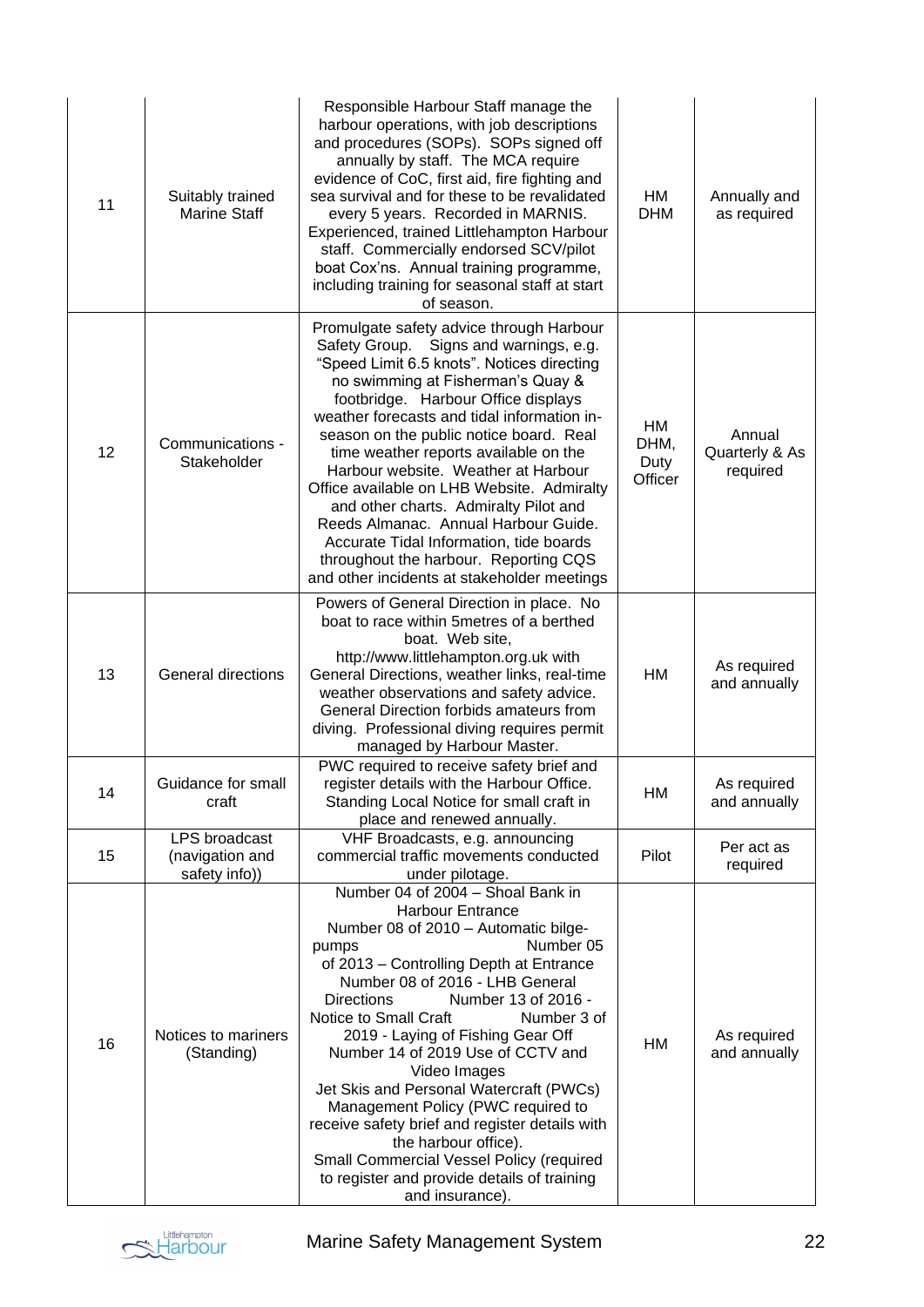| 17 | Notices to mariners<br>(Temporary)                    | Local Notices to Mariners, published on<br>web site and by e-mail to distribution list<br>managed iaw GDPR via web hosted<br>campaign manager software                                                                                                                                                                                                                                                                                                                                                                                                                                                                                                                                                                                                                                                                  | HM/DH<br>M, Duty<br>Officer | As req'd                                                   |
|----|-------------------------------------------------------|-------------------------------------------------------------------------------------------------------------------------------------------------------------------------------------------------------------------------------------------------------------------------------------------------------------------------------------------------------------------------------------------------------------------------------------------------------------------------------------------------------------------------------------------------------------------------------------------------------------------------------------------------------------------------------------------------------------------------------------------------------------------------------------------------------------------------|-----------------------------|------------------------------------------------------------|
| 18 | Fire Emergency<br>Plan                                | Fire Plans for Office and Workshop include<br>annual internal inspection. Fire Afloat Plan.<br>Premises are provided with appropriate<br>FFE in each working space. Regular<br>maintenance contract for the servicing and<br>inspection of FFE and alarms. Premises<br>are signed to indicate escape routes.<br>Premises are fitted with a smoke/fire alarm<br>system which is serviced and tested<br>regularly. Procedure when faced with a<br>boat on fire in place.                                                                                                                                                                                                                                                                                                                                                  | <b>DHM</b>                  | Annual internal<br>inspection.<br>Annual review<br>of Plan |
| 19 | Availability of latest<br>hydrographic<br>information | Chart BA1991 Ed. 8 2017 incl. multibeam<br>coverage from spring 2016. Published in<br>Port Information booklet and on web site.                                                                                                                                                                                                                                                                                                                                                                                                                                                                                                                                                                                                                                                                                         | HM                          | As required                                                |
| 20 | Controlled vessel<br>movements                        | Harbour closed for merchant vessel<br>movements and escorts for commercial<br>shipping to prevent conflict with small craft.                                                                                                                                                                                                                                                                                                                                                                                                                                                                                                                                                                                                                                                                                            | Pilot                       | During<br>pilotage                                         |
| 21 | <b>Escort Towage</b>                                  | ERICA available during pilotage within CHA<br>area.                                                                                                                                                                                                                                                                                                                                                                                                                                                                                                                                                                                                                                                                                                                                                                     | Enginee                     | Weekly                                                     |
| 22 | Operational pilot<br>launch                           | ERICA available during pilotage within CHA<br>area.                                                                                                                                                                                                                                                                                                                                                                                                                                                                                                                                                                                                                                                                                                                                                                     | Enginee                     | Weekly                                                     |
| 23 | Pilotage directions                                   | Pilotage Directions (last updated October<br>2016) and procedures, including CERS.<br>Pilotage compulsory for all vessels over 60<br>gt., over 20m and carrying more than 12<br>passengers or with defects. Erica available<br>to assist<br>Pilotage -<br>Pilot requires advance notice of arrival.<br>Restricted to tidal window. Passage<br>planning on board vessel. Guidance Notes<br>from MCA. Full appraisal of weather<br>conditions. Entry not permitted when<br>visibility dangerously low or wind over<br>Force 5 Southerly. Vessels entering in<br>ballast above F4 at discretion of HM and/or<br>pilot. Max length 79m. PECs issued<br>according to Littlehampton Harbour<br>Pilotage Direction. Additional seasonal<br>controls by patrol boats in the harbour to<br>mitigate conflict with other vessels. | <b>HM/Pilot</b>             | As req'd                                                   |
|    | Passage planning                                      | Pilotage Record form and Passage                                                                                                                                                                                                                                                                                                                                                                                                                                                                                                                                                                                                                                                                                                                                                                                        |                             |                                                            |
| 24 | (Pilot as per<br>National Standard)                   | Planning chartlet available. Pilotage<br>Directions s.9 - Passage Planning.                                                                                                                                                                                                                                                                                                                                                                                                                                                                                                                                                                                                                                                                                                                                             | Pilot                       | As req'd                                                   |
| 25 | Towage guidelines                                     | Considered but not yet in place.                                                                                                                                                                                                                                                                                                                                                                                                                                                                                                                                                                                                                                                                                                                                                                                        | HM                          | Under review                                               |
| 26 | Training &<br>Authorisation of<br>pilots              | Pilotage Training Programme approved by<br>Board.                                                                                                                                                                                                                                                                                                                                                                                                                                                                                                                                                                                                                                                                                                                                                                       | HM                          | As req'd                                                   |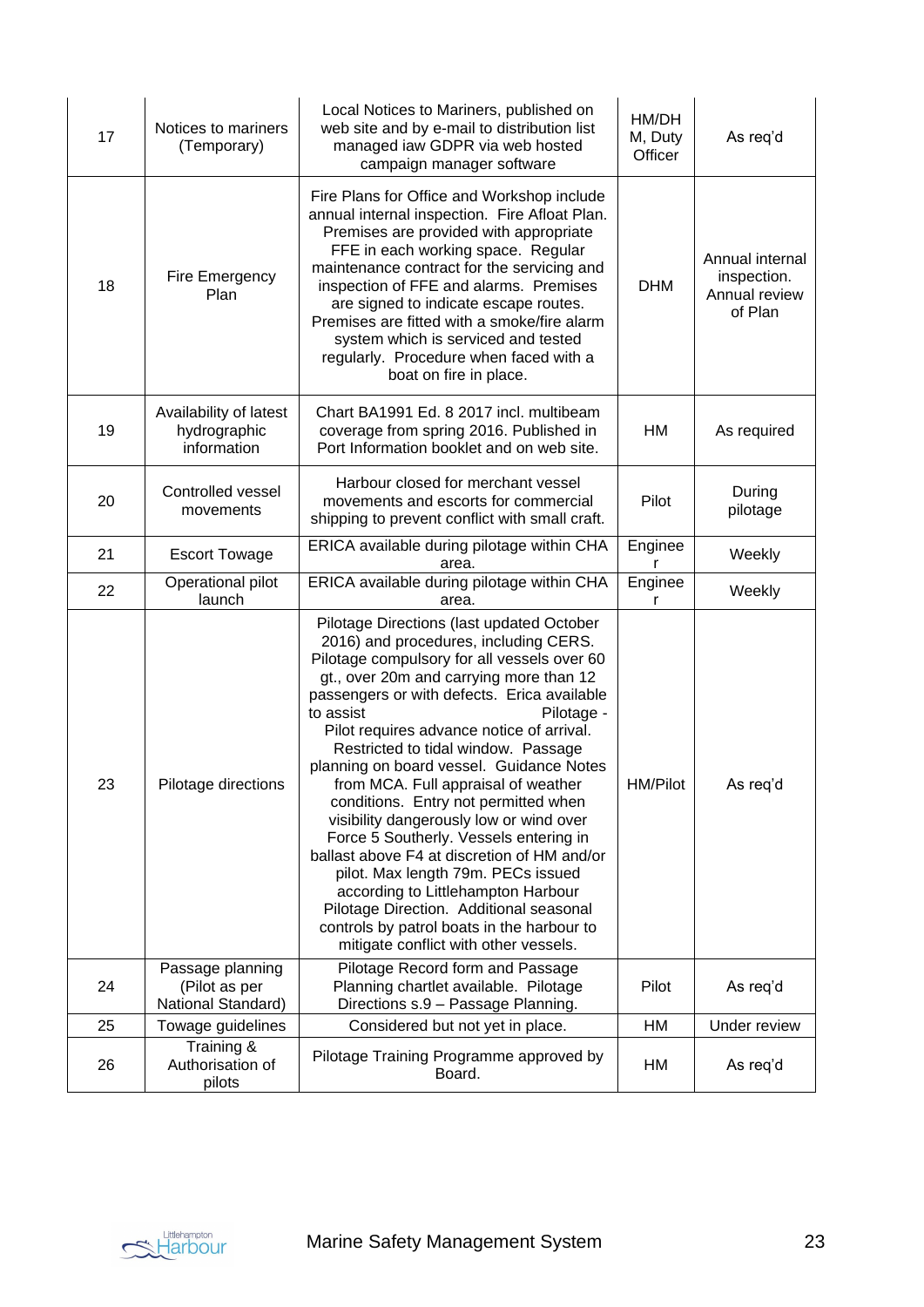| 27 | Aids to navigation,<br>Provision &<br>maintenance of         | LHB Duties, with PANAR reports as<br>required, implemented in compliance with<br>guidelines of Trinity House, who inspect<br>and audit annually.<br>Navigation<br>marks regularly checked. Vessel reports<br>followed up.<br>Lit navigation marks in<br>harbour approaches.<br>Retro reflective tape<br>/ reflective plates<br>Siting of channel<br>marks. Temporary buoys ready for<br>deployment.                                                                                                                        | <b>DHM</b>   | Quarterly by<br>DHM, Daily by<br>Workshop<br><b>Staff</b> |
|----|--------------------------------------------------------------|----------------------------------------------------------------------------------------------------------------------------------------------------------------------------------------------------------------------------------------------------------------------------------------------------------------------------------------------------------------------------------------------------------------------------------------------------------------------------------------------------------------------------|--------------|-----------------------------------------------------------|
| 28 | CCTV coverage                                                | Good CCTV coverage.                                                                                                                                                                                                                                                                                                                                                                                                                                                                                                        | <b>DHM</b>   | As req'd                                                  |
| 29 | Safe allocation of<br>berths, depth,<br>available, suitable) | Emergency berth at Old Quay Wharf                                                                                                                                                                                                                                                                                                                                                                                                                                                                                          | HM           | As req'd                                                  |
| 30 | Passenger<br>numbers declared                                | For vessel with >12pax. Under<br>consideration for other vessels and inland<br>coded services.                                                                                                                                                                                                                                                                                                                                                                                                                             | HM           | Under review                                              |
| 31 | Protective<br>fendering                                      | Tyre fendering offered to charter fishing<br>vessels.                                                                                                                                                                                                                                                                                                                                                                                                                                                                      | <b>DHM</b>   | As req'd                                                  |
| 32 | Harbour/Dock<br>Masters powers                               | As authorised by: Littlehampton Harbour<br>and Arun Drainage Outfall Act 1927 (as<br>amended), Merchant Shipping Acts (as<br>amended), Harbour, Docks & Piers Clauses<br>Act 1847, Harbours Act 1964 and Pilotage<br>Act 1987. Local licensing for marine works:<br>- Littlehampton Harbour consent required,<br>after method statement and specific risk<br>assessment drawn up by approved<br>Contractor, environmental impact study, EA<br>and MMO consent. The conditions of the<br>licence will require safe working. | HM/Boa<br>rd | Currently<br>being modified<br>by HRO                     |
| 33 | Operational<br>communications<br>equipment,                  | Littlehampton Harbour Office monitors<br>channels 71 and 16, during the working day<br>and is on call to the HMCG 24 hours a day.<br>Duty Officer carries the duty mobile phone.<br>VHF available at Workshop and Harbour<br>Office. Portable units available for all staff.                                                                                                                                                                                                                                               | <b>HM</b>    | As req'd                                                  |
| 34 | <b>Byelaws</b>                                               | Littlehampton Harbour Board bye-laws now<br>removed in favour of General Directions<br>now in place.                                                                                                                                                                                                                                                                                                                                                                                                                       | HM/Boa<br>rd | As req'd.<br>Currently<br>being modified<br>by HRO        |
| 35 | COLREGS 1972<br>(as amended)                                 | International Regulations for the Prevention<br>of Collisions at Sea [IRPCS].                                                                                                                                                                                                                                                                                                                                                                                                                                              |              |                                                           |
| 36 | Port Operational<br>Guidelines                               | Fuelling berth subject to Local Authority<br>licence. MCA Certificate requirements for<br>seagoing trip and angling boats. Skippers<br>are responsible and hold MCA certificate of<br>competence. Small Commercial Vessel<br>Management Policy. PWC Management<br>policy. LHB and ADC (as inland passenger<br>Licensing Authority) have adopted Inland<br>Waters Small Passenger Boat Code and<br>SASHMA guidelines.                                                                                                       | HM           | Annually and<br>as required                               |
| 37 | Hydrographic<br>surveying program                            | Survey regime as required by Harbour<br>Master.                                                                                                                                                                                                                                                                                                                                                                                                                                                                            | НM           | Annually                                                  |
| 38 | Communications<br>dock/jetty and<br>traffic                  | Linesmen and Pilot to carry VHF.                                                                                                                                                                                                                                                                                                                                                                                                                                                                                           | Pilot        | As req'd                                                  |

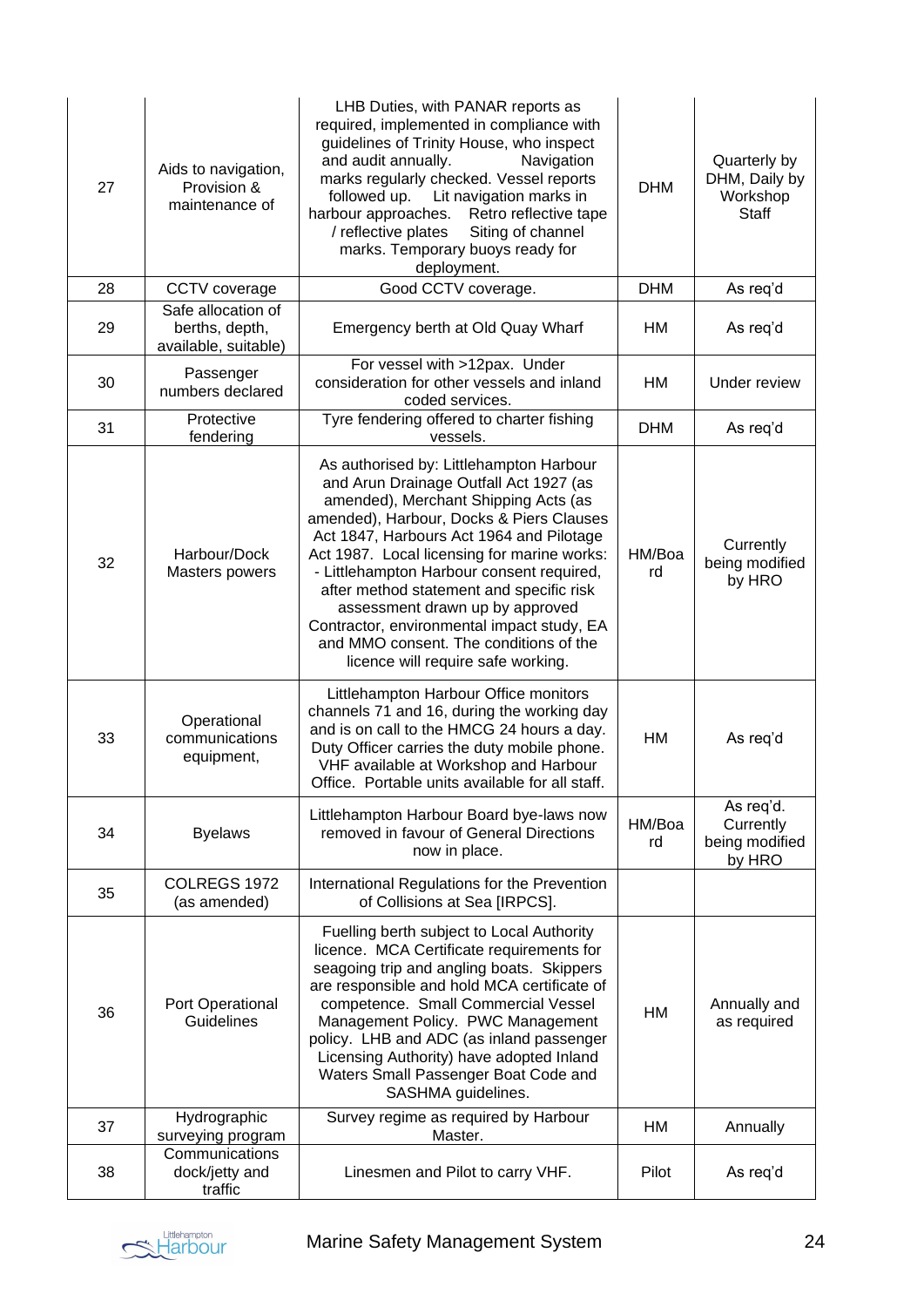| 39 | Mooring plans                                                          | Plans circulated to Stakeholder Group and<br>Published in MSMS                                                                                                                                                                                                                                                                                                                                 | <b>HM</b>               | Published in<br><b>MSMS</b>                       |
|----|------------------------------------------------------------------------|------------------------------------------------------------------------------------------------------------------------------------------------------------------------------------------------------------------------------------------------------------------------------------------------------------------------------------------------------------------------------------------------|-------------------------|---------------------------------------------------|
| 40 | AIS coverage                                                           | Available by mobile phone (HM and DHM<br>receive allowance), work ipad and onboard<br>ERICA.                                                                                                                                                                                                                                                                                                   | HM                      | As req'd                                          |
| 41 | Hazardous<br>cargoes, vessel<br>defects notification                   | Notification requirements for hazardous<br>cargo.                                                                                                                                                                                                                                                                                                                                              | <b>HM/Pilot</b>         | As req'd                                          |
| 42 | Requirement for<br>notification of<br>vessel defects                   | Notification requirements for vessel defects<br>contained in MPX and Pilotage Directions.                                                                                                                                                                                                                                                                                                      | <b>HM/Pilot</b>         | As req'd                                          |
| 43 | HSE legislation and<br>guidance                                        | Health and safety at Work Act 1974                                                                                                                                                                                                                                                                                                                                                             | <b>HM</b><br><b>DHM</b> |                                                   |
| 44 | PMSC compliance -<br><b>SMS</b>                                        |                                                                                                                                                                                                                                                                                                                                                                                                | <b>HM</b>               | Annual review<br>with the<br>Designated<br>Person |
| 45 | HSE - Safety in<br>docks. Approved<br>Code of practice<br>and guidance | H & S Policy for Harbour staff and PMSC<br>Policy for Port Operations.<br>Risk Assessments carried out and staff to<br>work to SOPs<br>Plant to be operated only<br>by personnel not judged to be competent in<br>its use.<br>LHB to inform divers of underwater<br>hazards, e.g. by the bridge.<br>HSE qualifications and practices.<br>Provide Risk Assessment and Method<br>Statement to HA | <b>HM</b>               | Annual review<br>with the<br>Designated<br>Person |
| 46 | Hot work                                                               | See MarNIS control                                                                                                                                                                                                                                                                                                                                                                             | <b>DHM</b>              | Annually and<br>as required<br>post incident      |
| 47 | Lone Working and<br>Staff security                                     | See MarNIS control                                                                                                                                                                                                                                                                                                                                                                             | <b>DHM</b>              | Annually and<br>as required<br>post incident      |
| 48 | Smoking, Alcohol &<br>substance abuse                                  | See MarNIS control                                                                                                                                                                                                                                                                                                                                                                             | <b>DHM</b>              | Annually and<br>as required<br>post incident      |
| 49 | <b>Bridge</b>                                                          | See MarNIS control                                                                                                                                                                                                                                                                                                                                                                             | <b>DHM</b>              | Annually and<br>as required<br>post incident      |
| 50 | Crane                                                                  | See MarNIS control                                                                                                                                                                                                                                                                                                                                                                             | <b>DHM</b>              | Annually and<br>as required<br>post incident      |
| 51 | Fuel dispensing                                                        | See MarNIS control                                                                                                                                                                                                                                                                                                                                                                             | <b>DHM</b>              | Annually and<br>as required<br>post incident      |
| 52 | Fresh water for<br>merchant vessels                                    | See MarNIS control                                                                                                                                                                                                                                                                                                                                                                             | <b>DHM</b>              | Annually and<br>as required<br>post incident      |
| 53 | Enforcement &<br>Prosecution                                           | See MarNIS control                                                                                                                                                                                                                                                                                                                                                                             | HM                      | Annually and<br>as required<br>post incident      |